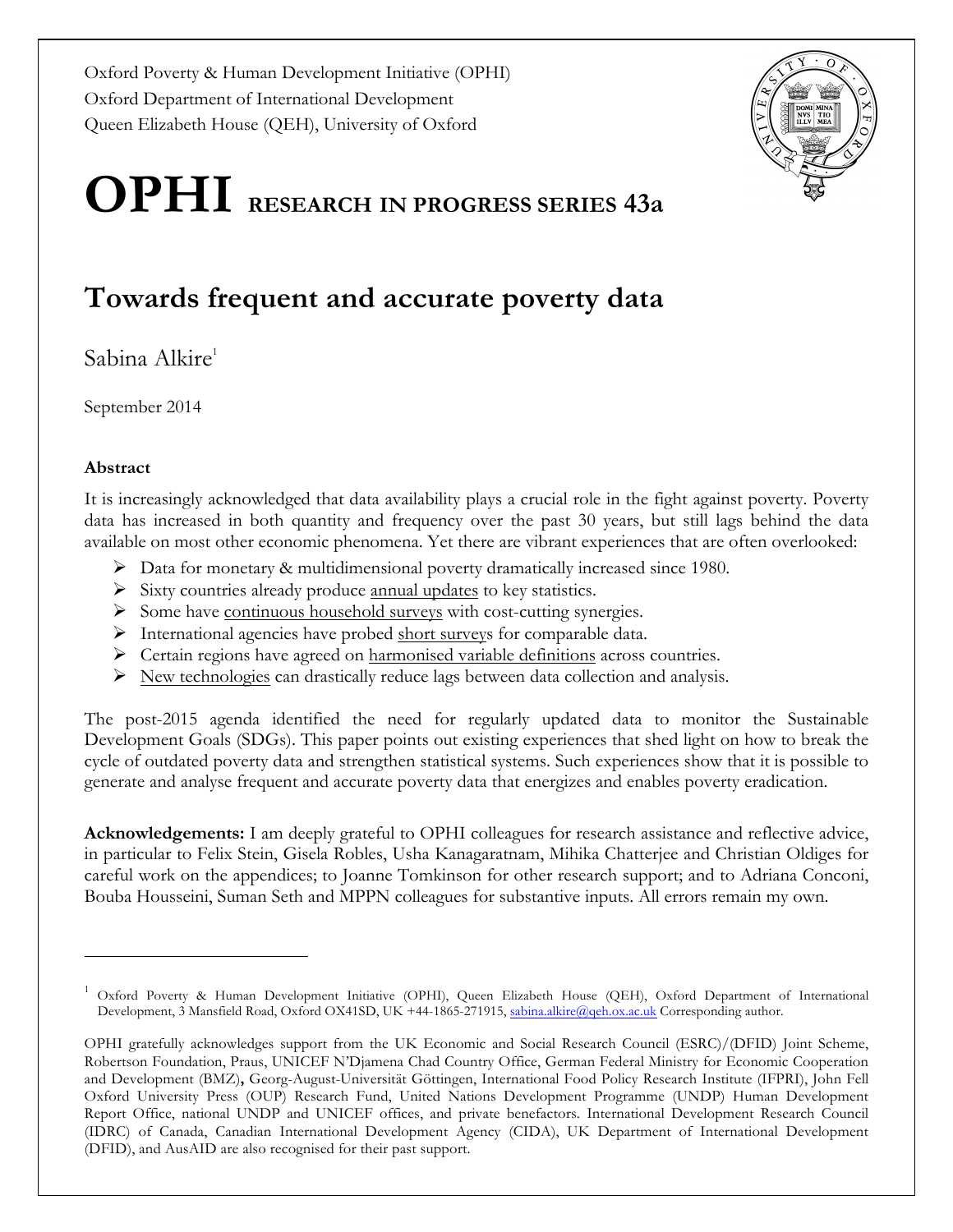**Citation:** Alkire, S. (2014). 'Towards frequent and accurate poverty data'. *OPHI Research in Progress* 43a.

This paper is part of the Oxford Poverty and Human Development Initiative's Research in Progress (RP) series. These are preliminary documents posted online to stimulate discussion and critical comment. The series number and letter identify each version (i.e. paper RP1a after revision will be posted as RP1b) for citation.

For more information, see **www.ophi.org.uk**.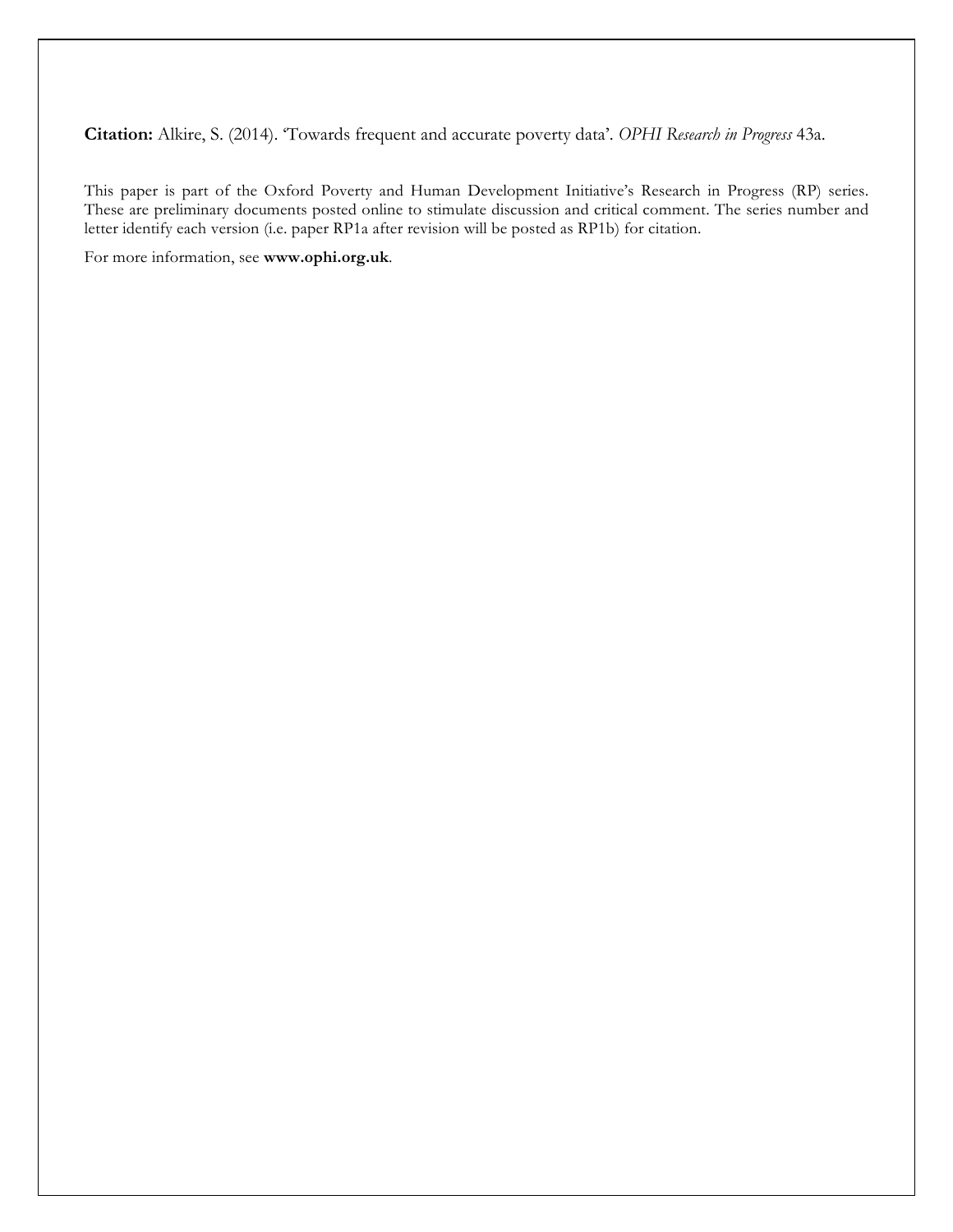### **Table of Contents**

| Introduction                                                                  | $\mathbf{1}$   |
|-------------------------------------------------------------------------------|----------------|
| I. Existing Poverty Data: Level and Trends                                    | 3              |
| A. Household Surveys for Monetary Poverty in Developing Countries 1980–2010   | $\overline{4}$ |
| B. Multi-topic Household Surveys for Multidimensional Poverty 1983–2013       | 6              |
| C. Ongoing Limitations: Content, Quality, Frequency, Timeliness, Availability | 9              |
| II: Experiences in Annual Multi-topic Household Surveys                       | 10             |
| A. National Surveys                                                           | 11             |
| B. Continuous National Household Sample Surveys                               | 13             |
| C. Internationally Comparable Short Surveys                                   | 14             |
| D. Regional Annual Surveys with Harmonised Indicator Definitions              | 16             |
| E. New Technologies: Supporting Data and Transparency                         | 17             |
| III. A Concrete Proposal: A 'Core' Survey Instrument                          | 20             |
| Conclusion                                                                    | 21             |
| <b>Cited References</b>                                                       | 23             |

#### **Introduction**

**Data on poverty are severely limited** – both in terms of frequency and coverage. Its limitation with regards to frequency is especially striking when compared to the **data availability concerning other economic phenomena**. GNI data is published annually, while labour force surveys and external debt statistics are available on a quarterly basis. Stock market data is made public every day, and with the invention of high frequency trading, it has become available for investors at the fraction of a second. Dissatisfied with this situation, the post-2015 agenda identified the need for regularly updated data to monitor the Sustainable Development Goals (SDGs). This paper reviews experiences that illustrate how an initiative towards frequent, accurate poverty data might proceed.

In using the term poverty in this paper, we signify both **monetary and multidimensional poverty**. For example, the \$1.25/day poverty measure reflects income poverty and is currently published for 115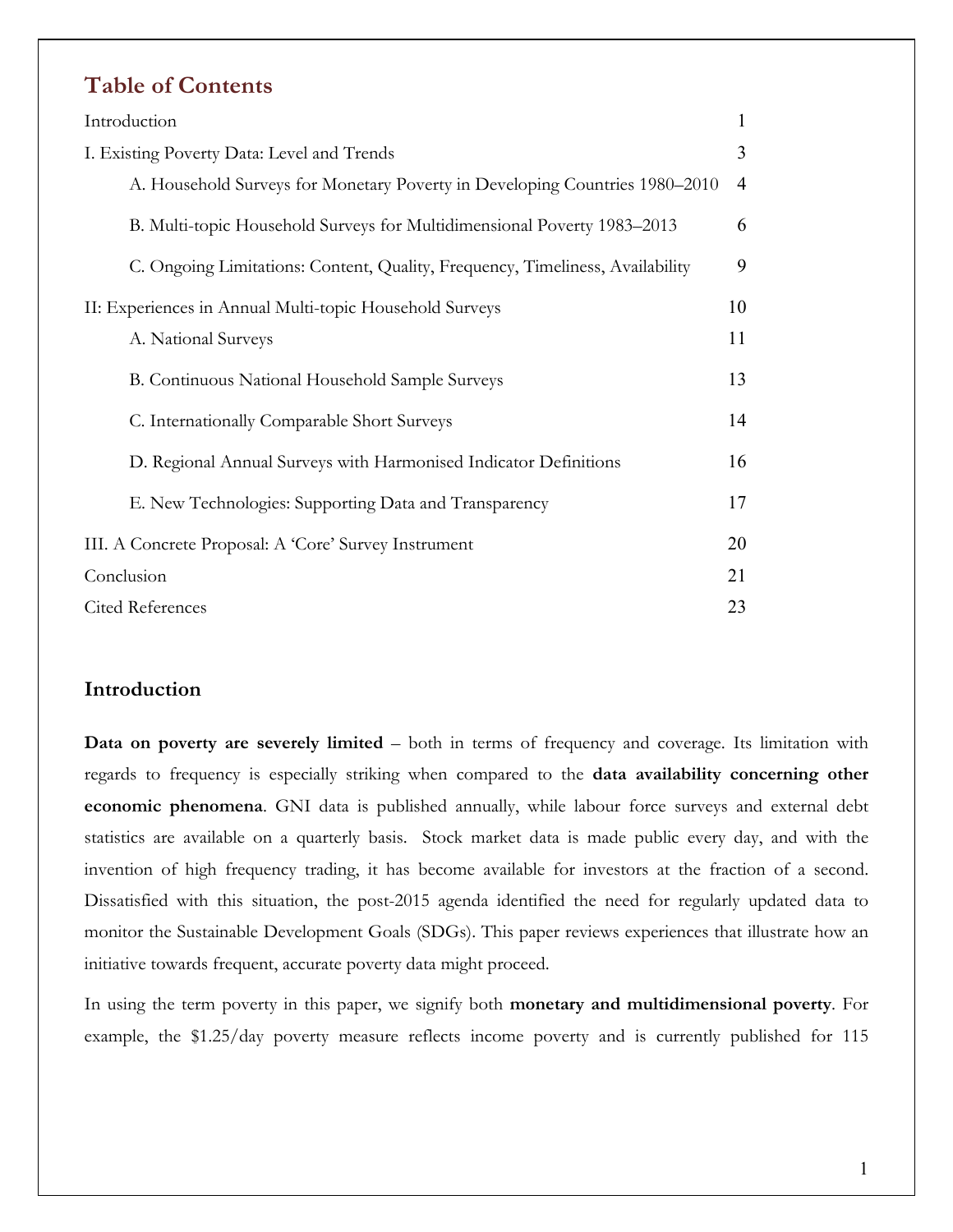countries using data from 2000to2012. The global Multidimensional Poverty Index2 complements it with data on multidimensional poverty and is currently published for  $112$  countries. In an open letter<sup>3</sup> to the High Level Panel advising the United Nations on the content of a post-2015 development agenda, more than 120 Southern non-governmental organisations stated their number one concern was that "poverty is multidimensional and should not be narrowly defined and measured only as a matter of income." The July 2014 final Open Working Group outcome document includes a poverty-related goal that addresses \$1.25/day poverty and also proposes an indicator to reflect "poverty in its many dimensions." The data requirements to monitor progress in poverty in several dimensions are the focal issue of concern in this paper.

In spite of the explosion of economic data availability, many reviews of data on various dimensions of poverty have brought to light data limitations. In terms of **frequency**, poverty data continues to lag behind most economic information, as it is collected only every three to ten years – and is often published a full year or two after data collection has finished. In terms of **coverage**, poverty data still misses information on important dimensions of poverty such as violence, empowerment, or informal work – as well as key indicators such as quality of services. The density of proposed SDG indicators reflects the current lack. Finally, most poverty indicators are analysed in a dashboard style, ignoring how multiple **interconnected** deprivations lock people into their predicament and providing scant information for joined-up, crosscutting, or coordinated policy responses.

This situation does not meet the **demands of policy**. Managing initiatives that reduce poverty requires timely data to plan, monitor, evaluate, and re-design policies. **Management** requires recent data that are cleaned and analysed promptly, as well as analyses that provide information in the form required for policy coordination and response.

Despite the limitations of currently available data, we also have **more poverty data for developing countries now** than in any previous period in history. For example, this paper identifies 140 developing countries with monetary poverty data and 130 countries with multi-topic household survey data. Further, the **content of that data has expanded** significantly, and more variables have become available from single

<sup>2</sup> The global MPI (http://www.ophi.org.uk/multidimensional-poverty-index/mpi-2014/) has been estimated and analysed by OPHI, a research centre in the University of Oxford, and published by the UNDP's *Human Development Reports* since 2010. After 2015, the global MPI could be improved (with better indicators and a second specification for less poor environments) using better data to reflect a subset of core SDGs.

<sup>3</sup> http://www.globalpolicy.org/home/252-the-millenium-development-goals/52392-csos-appeal-to-high-level-panel.html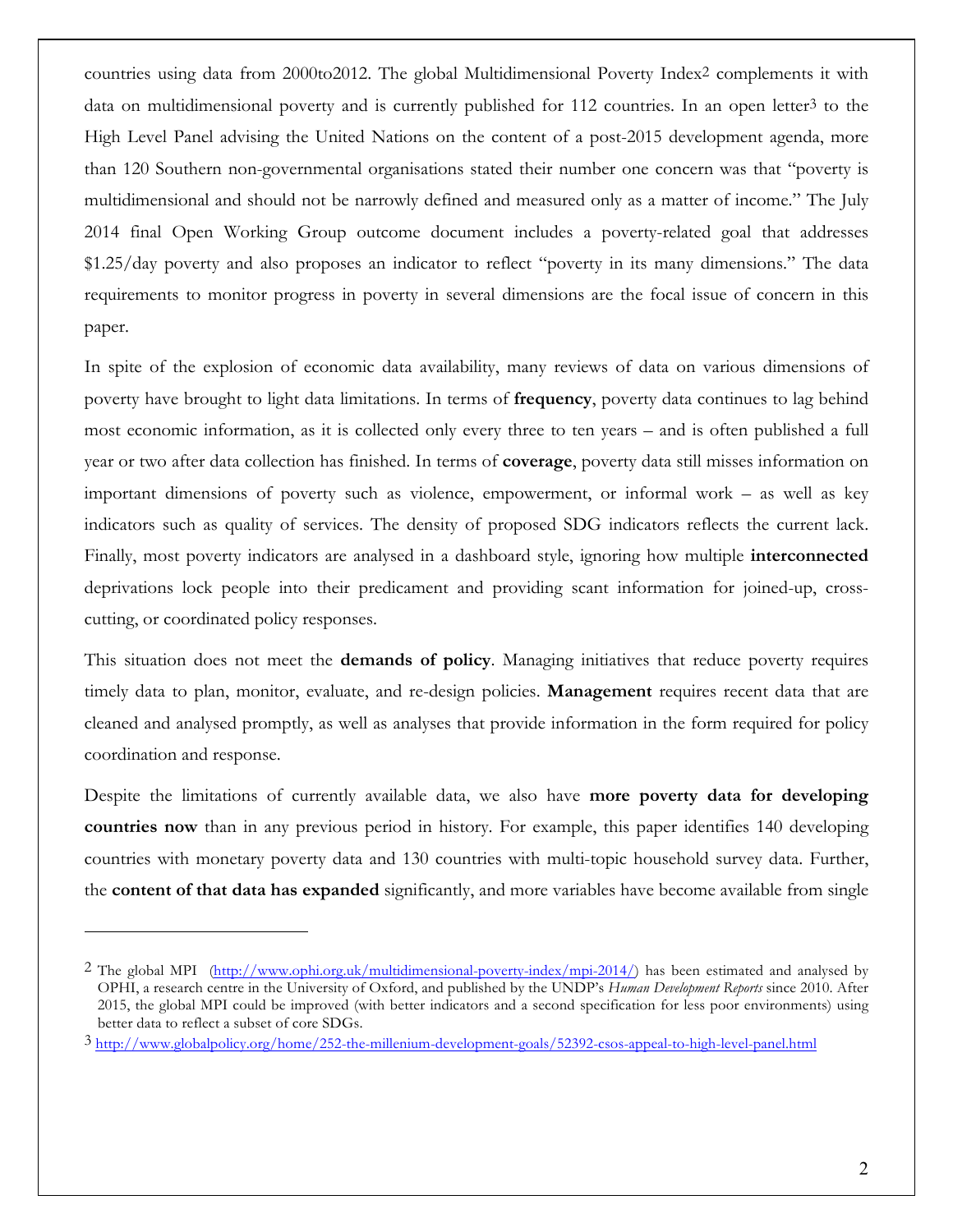surveys, showing the joint distribution of disadvantages. The expansion of data has been catalysed in part by the data needs of the MDGs. It is hoped that the SDGs will unleash a greater **willingness to increase the content and frequency of poverty data** and do so universally across countries.

The aim to increase the periodicity and timeliness of household surveys is longstanding. Attempts at innovations have had mixed results, yet these experiences – both negative and positive – are illuminating. This paper traces recent developments in certain household surveys, showing their tremendous rise since the 1980s, yet observing that the gaps in poverty data remain a key constraint in the fight against poverty. It then describes **national annual surveys**, including some which are both nationally produced and create comparable indicators. It also discusses shortened surveys (KIS, Interim DHS, and CWIQ) promoted by international agencies and then moves on to examples of how **time-saving survey technologies** can support data collection and decrease its cost. Finally, it outlines **a concrete proposal**: a brief survey which could be used to systematically collect more frequent and consistent poverty data – and which already has been discussed and revised by a network of 30 governments. Taken together these examples shed some light on the question of whether a step change in the **generation** of poverty data and its **effective use** to eradicate poverty might come to pass – and, if so, what avenues might be pursued. The brief closes by proposing a survey instrument for discussion that could be considered as generating a set of 'core poverty indicators' related to the SDGs.

The appendices to this paper are significant (and downloaded separately as they run to over 100 pages). They list the named household surveys for unidimensional and multidimensional poverty measurement, the questions used in the global Multidimensional Poverty Index, and the proposed Multidimensional Poverty Peer Network questionnaire, revised most recently in September 2014, as a concrete starting point for discussion about core indicators for annual updating.

#### **I. Existing Poverty Data: Level and Trends**

1

**Poverty data for developing countries** has made huge leaps in the last 30 years.4 We have **more data now** than in any previous period in history. Further, the **content of that data has expanded** significantly, with the patterns of its expansion fuelled by widened national priorities and capabilities and also by

<sup>4</sup> Some use the word poverty to refer to monetary disadvantage and the word 'deprivation' to cover other disadvantages such as malnutrition, low education, ramshackle housing, and so on. We follow the terms used in recent post-2015 agenda documents, which refer to multidimensional poverty – or poverty in all its dimensions.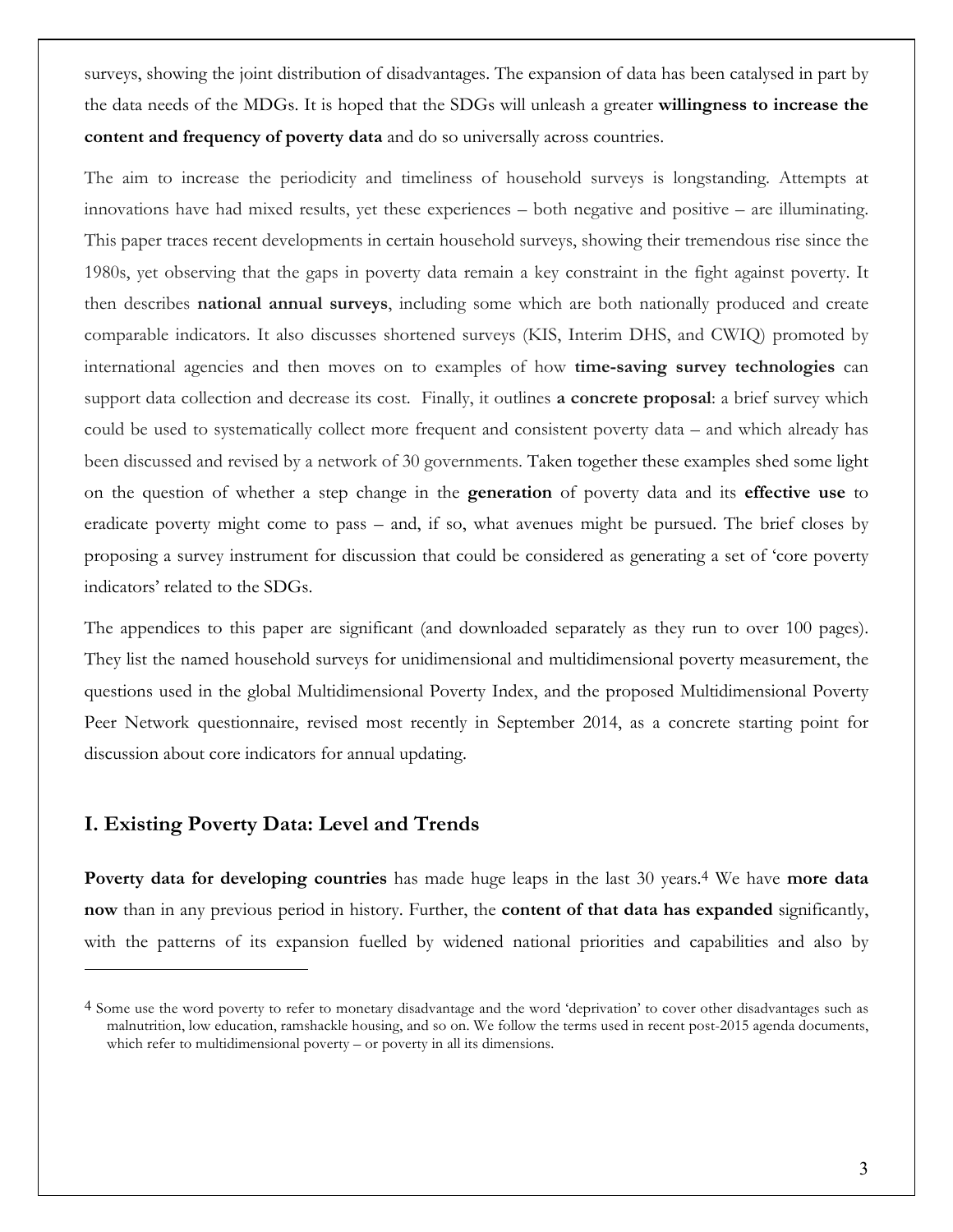international interest in topics including the MDGs. Surveys are just one source of poverty data. Many countries have data for key MDG indicators from three separate sources: census data (every ten years); survey data (both national survey data and international, i.e., from DHS, MICS, CWIQ and LSMS), and administrative data. There is also active exploration of the potential of 'big data' to improve sampling frames and to provide relevant indicators, such as electricity and road access.5

Here we focus on the dramatic rise in poverty-related household surveys in developing countries since 1980. The good news of this rise is certainly to be celebrated.

While such a review could include many survey forms, including labour force surveys or those fielded in OECD countries, we focus here on the rise of household surveys in developing countries that can be used to analyse monetary poverty or that address at least three dimensions related to multidimensional poverty. We focus on two equivalent year periods: 1980–2010 in the case of monetary poverty data and 1983–2013 for multidimensional poverty data.

#### **A. Household Surveys for Monetary Poverty in Developing Countries 1980–2010**

As Figure 1 indicates, the absolute number of **income surveys** as well as the absolute number of **countries** with income surveys dramatically increased from the early 1980s until 2010.<sup>6</sup> By the procedures followed in the study, we have surveys on income or consumption and expenditure for 141 countries. This does not mean we have comparable data for those countries – for example there are \$1.25/day data for 115 countries using data from 2000 to 2012. Also, the surveys generate income and consumption poverty figures, and they are often tailored to national specifications. Still, what we see is a marked rise in data availability.

<sup>5</sup> For further discussion of administrative data, public opinion surveys, and big data as resources for poverty data, please see Alkire and Samman (2014).

<sup>6</sup> See Appendix 2. This analysis covers income surveys through 2010 in order to have a similar period as that of multi-topic household surveys. A later draft of this note will update the data to the present.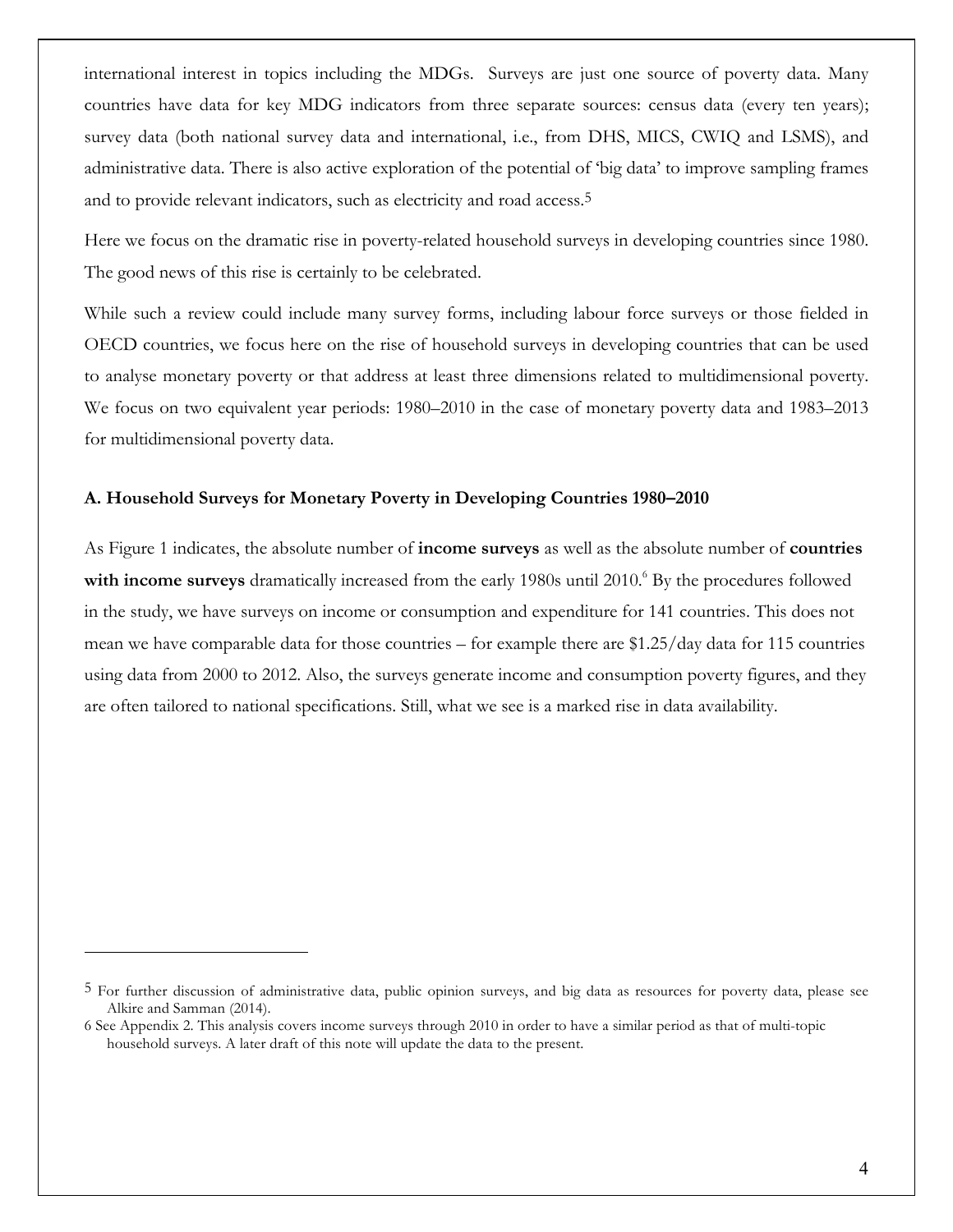

The precise number of available household surveys that are exclusively or partially concerned with household income or consumption and expenditure is **hard to determine**, since there is no exhaustive clearinghouse of information. Existing surveys include poverty data that is collected at different moments in time, on disparate administrative levels, and using divergent data gathering methods. We have therefore restricted the analysis of income-based household surveys to the study of **PovcalNet**, the World Bank's regional survey aggregation website.

For the purposes of this research brief, we have only used the surveys that included the **labels**: 'expenditure', 'income/income and basic amenities', 'income inequality', 'budget/budgetary', 'household', 'consumption', 'labour force', 'panel surveys', 'integrated', 'poverty', 'priority survey', 'welfare'. We excluded all ambiguously or unmarked surveys as well as all surveys that included the labels: 'agriculture', 'census',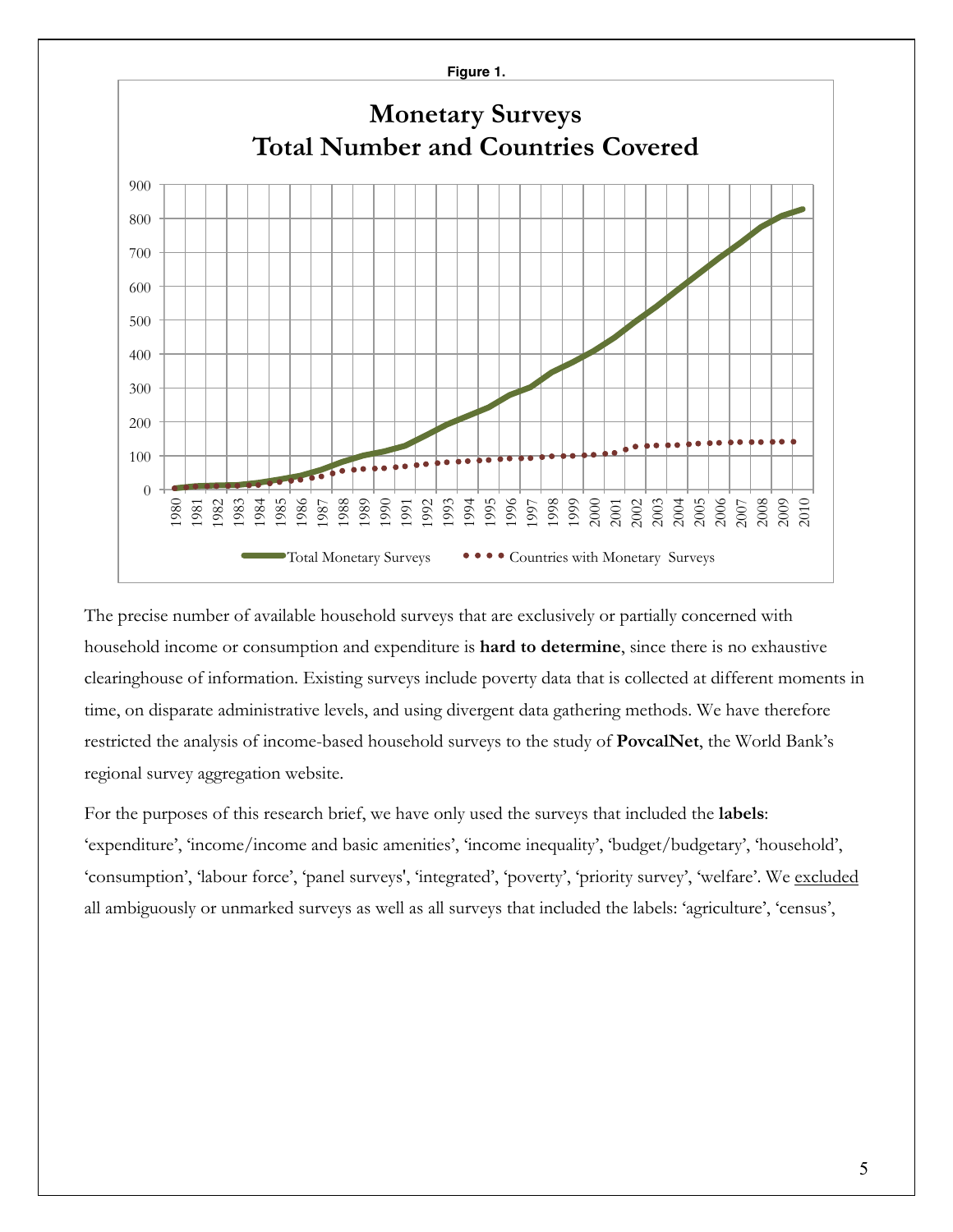'consumer finance', 'CWIQ', 'MICS', 'LSMS',7 'family life', 'health', 'energy', 'living conditions', 'living standards', 'panel', 'manpower', 'housing', 'priority', 'social', 'informal sector', 'internally displaced persons', housing, 'service delivery', 'social indicators/social development/socio-economic', 'living conditions', or 'service delivery'. During the period 1980–2010, **748 monetary surveys**<sup>8</sup> are listed.

Figure 2 shows the number of "new" surveys fielded each year and the number of "new" countries gaining surveys each year. These marginal increases were greatest during the late 1980s and the mid-1990s, respectively.



#### **B. Multi-topic Household Surveys for Multidimensional Poverty 1983–2013**

Many surveys were fielded that collected MDG-related or deprivation-related information pertaining to services but not necessarily on monetary poverty. Just as poverty surveys included income or consumption and used various definitions, so too the surveys collected here do not include the same indicators or definitions. Figure 3 shows that the number of multidimensional household poverty surveys has increased

 LSMS surveys do indeed also measure monetary poverty and could be categorized in either place; to avoid non-overlapping categories, we cover them in the next sections. As Appendix 1, Table 1 shows, until 2010 there were 102 LSMS covering 36 countries, but, as they are rarely the only survey in a country, they do not affect totals much.

See Appendix 2, Table 1.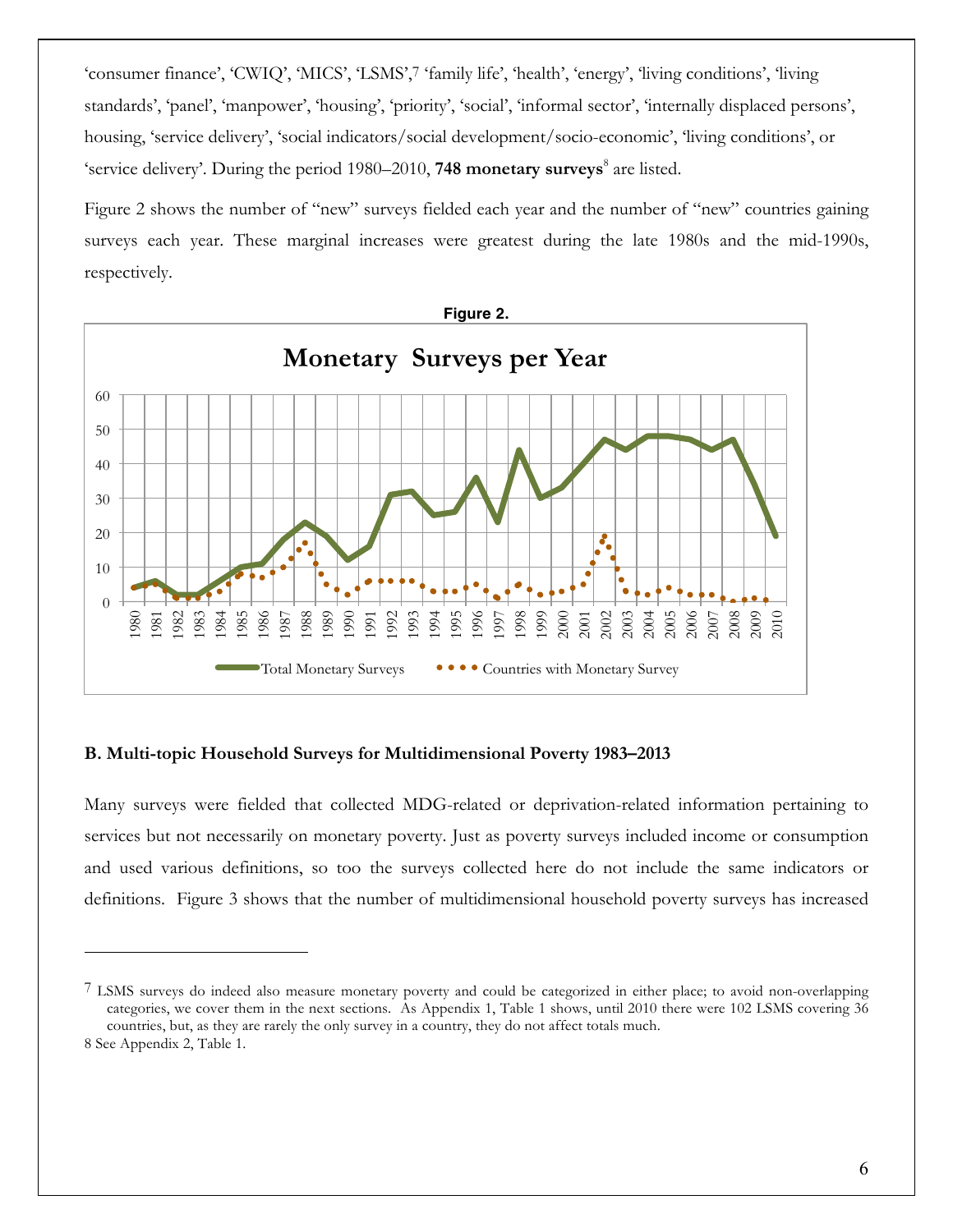drastically since 1985 and now covers 129 countries.<sup>9</sup> As we see from Figure 4, major increases of both multidimensional surveys and the countries with multidimensional surveys occurred during mid-1995, 2000, 2005, and 2010 corresponding with the rollout of successive phases of the MICS surveys.10 A total of **679**  surveys are listed here.





Due to restrictions with regards to information on data coherence, quality, and availability, a comprehensive overview of all existing multidimensional household poverty surveys cannot be provided. For this paper, we reviewed 18 major surveys or clearinghouses of surveys and summarised them in Appendix 3. Furthermore, we have grouped four major multidimensional surveys for quantitative analysis. Each of these surveys fulfils the following three criteria: 1. the survey must **measure at least three aspects of wellbeing**; 2. the survey must be relevant for the comparative study of **developing countries**; and 3. the survey must be **widely used** and **provide high quality data**. Four surveys to which these criteria apply are the Demographic and Health Surveys (DHS), which collect data on population, health, HIV, and nutrition; the Core Welfare Indicator Questionnaire surveys (CWIQ), which collect indicators of household wellbeing and basic

<sup>9</sup> See Appendix 2, Table 3.

<sup>10</sup> See Appendix 2, Table 4.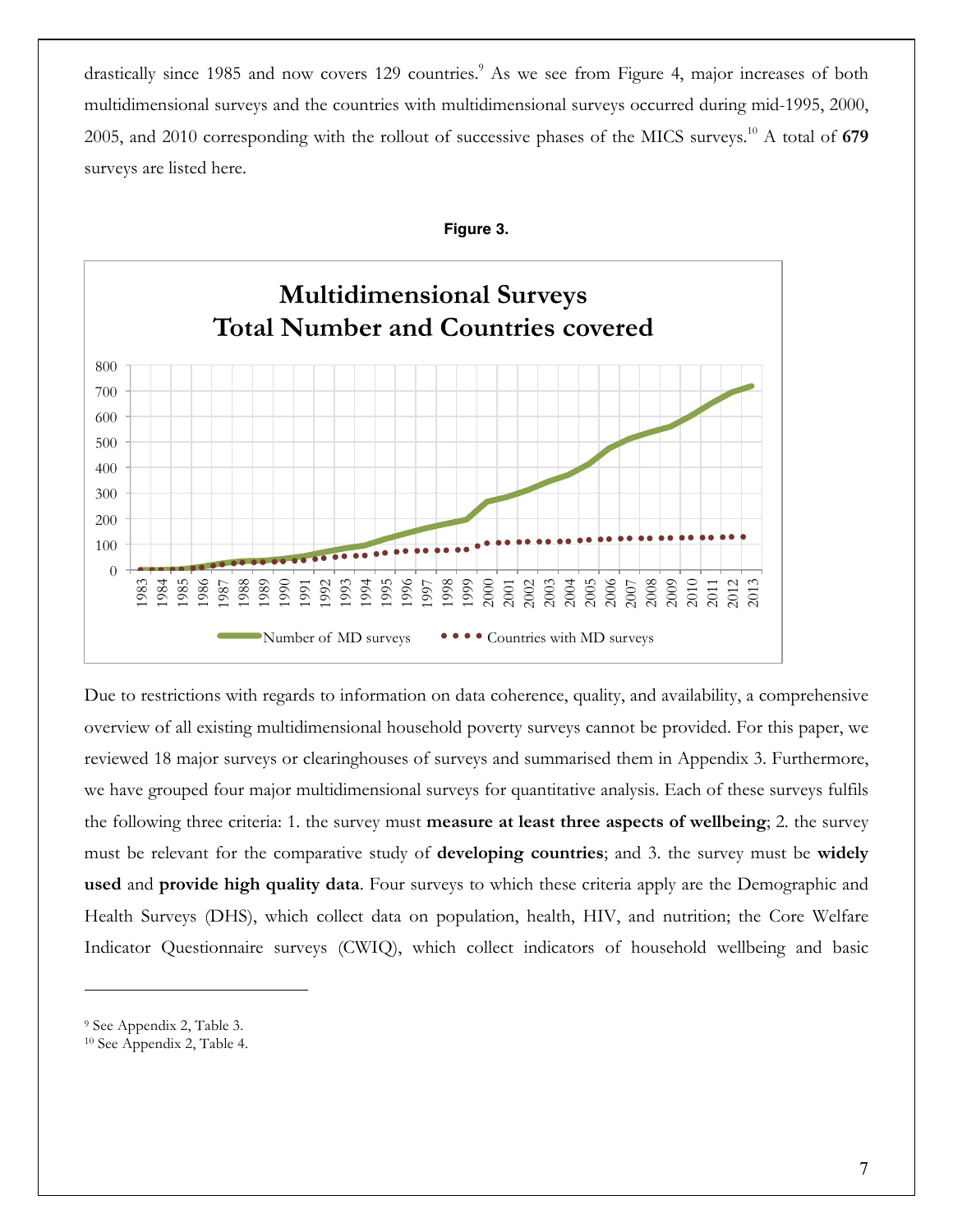community services; the Multiple Indicator Cluster Surveys (MICS) which monitor the situation of women and children, particularly with regards to health and education; and the Living Standards Measurement Study Surveys (LSMS) which measure consumption behaviour, economic wellbeing, and a variety of sectoral aspects such as housing, education, and health.<sup>11</sup>

Figure 4 shows that the marginal increments were greatest in periods when new MICS phases were rolled out. Despite the considerable increase in multidimensional household poverty data, the marginal increments remain high to the present day.



**Figure 4.**

From this brief and incomplete review, we can nonetheless observe that **data availability for both monetary and multidimensional poverty has dramatically increased since 1980.** 

The implication of this finding is that change is possible. The strong gains from 1980 and the increase in pace since 2000 both show that household surveys have not at all been static. But has this salutary progress been sufficient? The resounding consensus is that it has not.

See Appendix 2, Table 2.1, for more detailed information on each of these surveys.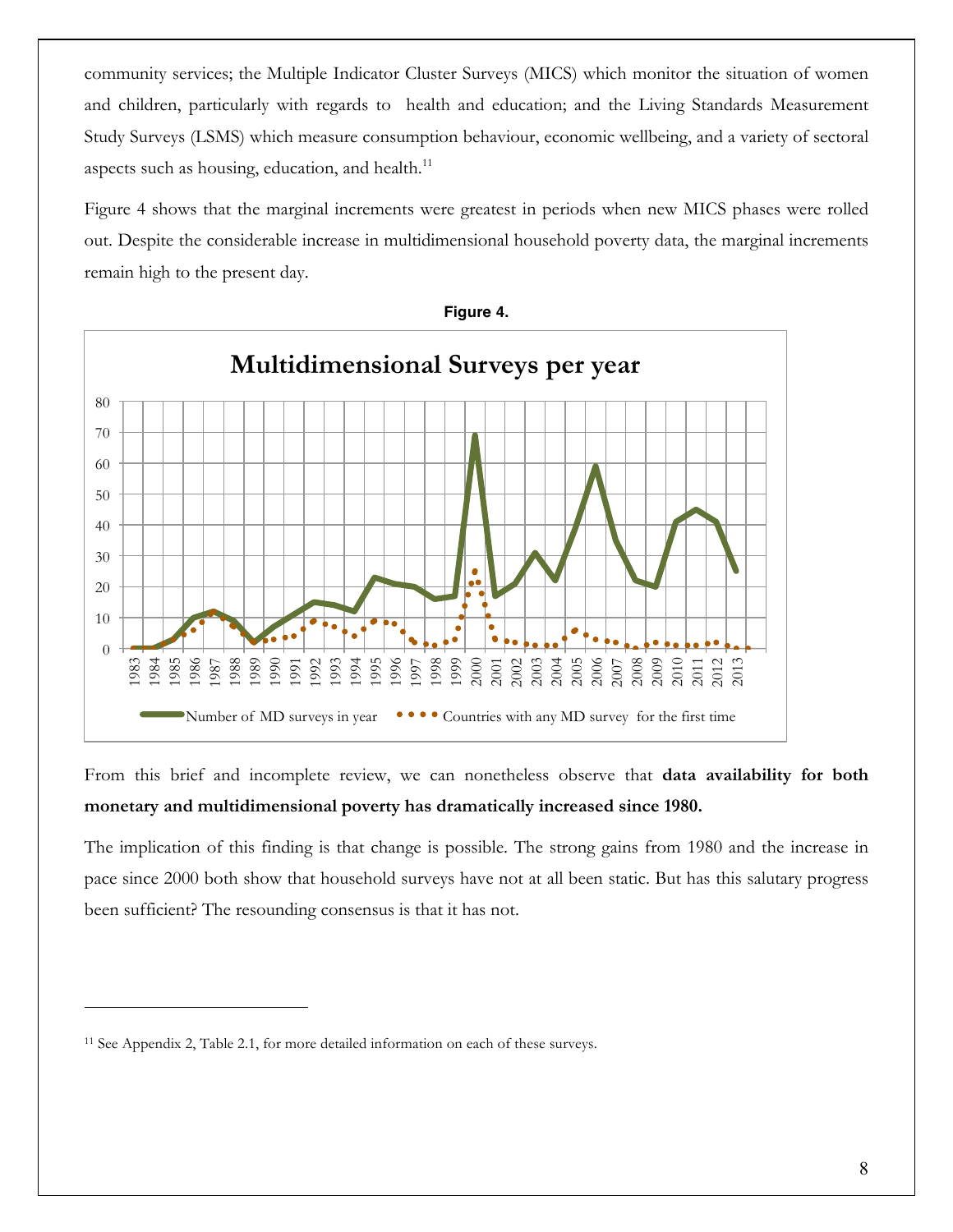#### **C. Ongoing Limitations: Content, Quality, Frequency, Timeliness, Availability**

Existing data on poverty remains limited – particularly in *content,* which overlooks key indicators; *data quality*, which is variable; the *frequency* of surveys; the *timeliness* of data publication and analysis; and the *availability* of that data.

A thorough review of these issues is not presented here, for many have already identified them in depth and the Data Revolution, which the High Level Panel summoned, has caught the imagination of many. This section simply reminds the readers of the points made in a myriad of studies.

In terms of **frequency**, poverty data continues to lag behind most other economic information as it is published only every three to ten years and often released one to two years after fieldwork has closed. In terms of **coverage**, poverty data still misses information on important dimensions of poverty such as violence, empowerment, or informal work. Even information on basic variables like health remains severely limited. Finally, most poverty analysis does not address the **interconnectedness** of deprivations that lock people into poverty. The first key message in *The MDGs at Mid-point* – a 50-country study on accelerating progress that the UNDP released in 2010 – was that successful countries had addressed different deprivations together because of these interconnections. The joint distribution of deprivations – which can be seen using multi-topic surveys – can be, but often has not yet been, analysed to inform joined-up policies.

Many examples have been used to show the scale of the problem. Data on key poverty indicators such as malnutrition or sanitation may be updated approximately every five years. For example India has the highest number of malnourished people and high absolute rates of child stunting in the world – yet it has had no nationally representative data on malnutrition since 200612 and administrative data (e.g., growth charts) are not widely available for analysis. MDG assessments of data availability have observed severe gaps in the ability of most countries to report trend data on even a small subset of key MDG indicators. To share just one among many, a mid-point assessment of the MDGs led by an eminent group of economists observed that:

Many, among the poorest and most vulnerable countries, do not report any data on most MDGs. When it is available, data are often plagued with comparability problems, and MDG indicators often come with considerable time lags. Improving data gathering and its quality in all countries should be a central focus of the second half of the MDG time frame and beyond. Reliable data and indicators are essential, not only to enable the

<sup>12</sup> From the 2005–2006 National Family Health Survey.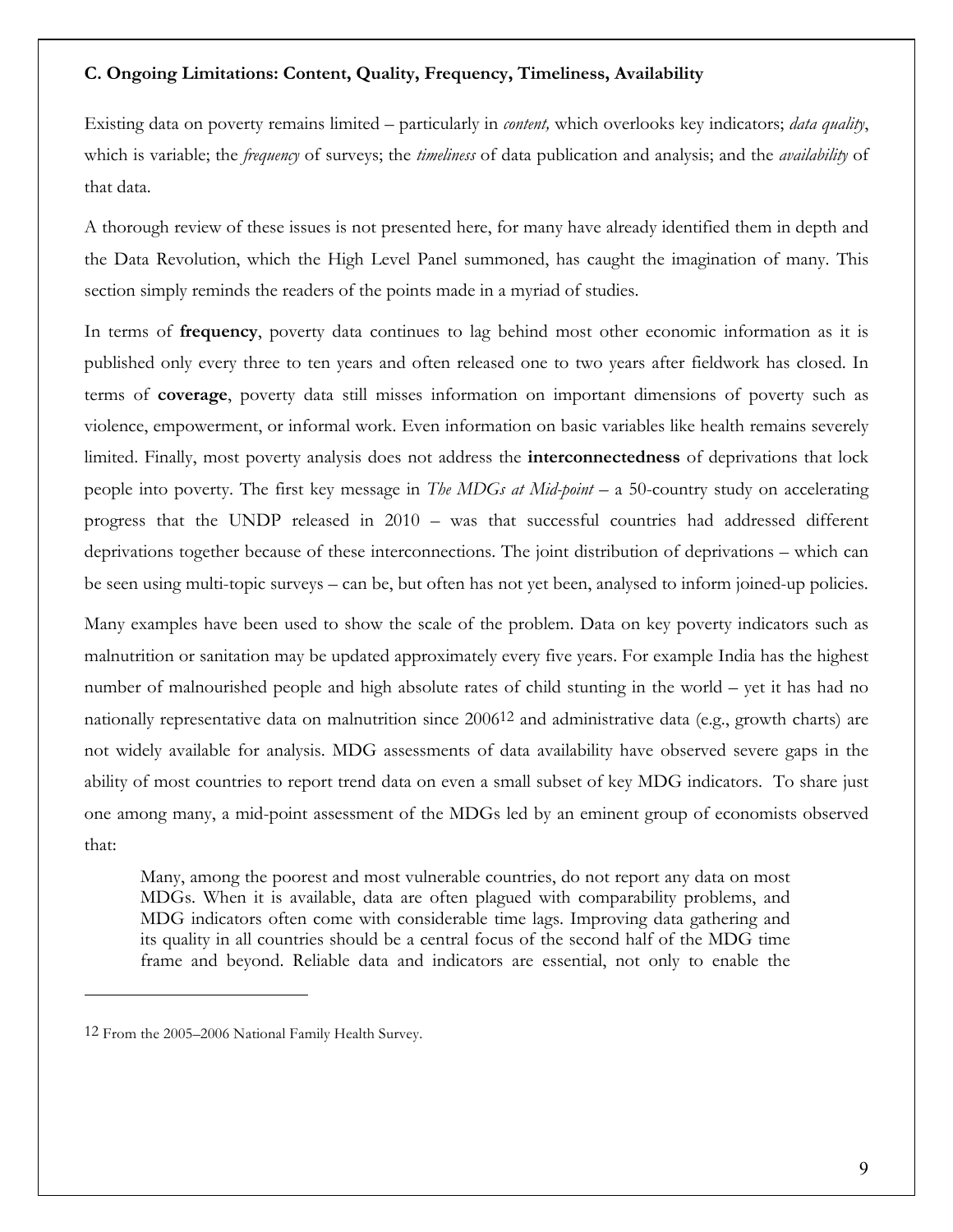international development community to follow progress on MDGs, but also for individual countries to effectively manage their development strategies.

Bourguignon *et al.* (2008, p.6).

Evidently, while efforts to improve poverty data spurred by the MDGs have increased the content and frequency of poverty data, the **business-as-usual system is inefficient and needs to change**. In an age where we are flooded with data in many domains, it is a travesty that we don't have up-to-date information on key dimensions of poverty, which are essential to designing high-impact policies and celebrating policy success. Attention is drawn to this issue again and again, including in the *2014 MDG Report*:

Despite considerable advancements in recent years, reliable statistics for monitoring development remain inadequate in many countries. Data gaps, data quality, compliance with methodological standards and non-availability of disaggregated data are among the major challenges to MDG monitoring.

#### The MDG Report 2014

Despite a visible lack of regular, timely poverty data, in some cases (often highly mentioned ones), huge quantities of funds are invested in some multi-topic household surveys that are then never fully analysed. The possibility of wastage means that surveys must be designed so that their information meets the data requirements of the problems that need to be solved. It also means that data cleaning, publication, analysis, and dissemination need to be considered alongside data collection. Interestingly, this brings to light the key positive role political leadership can have – and in some cases has had – in leading data change.13 If survey data are indeed vital for effective policy action, then those making a policy commitment to poverty reduction will recognize the moral and political incentives to increase the quality of survey data and its frequency. The issue of data creation and data use must thus be considered together.

#### **II: Experiences in Annual Multi-topic Household Surveys**

The previous section addressed the steep rise in the number of countries having at least one data point, as well as those having multiple data points. This section now zooms in to focus on different experiences that move towards annual data collection, reporting, analysis, and policy use.

<sup>13</sup> Some examples are present on http://www.mppn.org/resources/.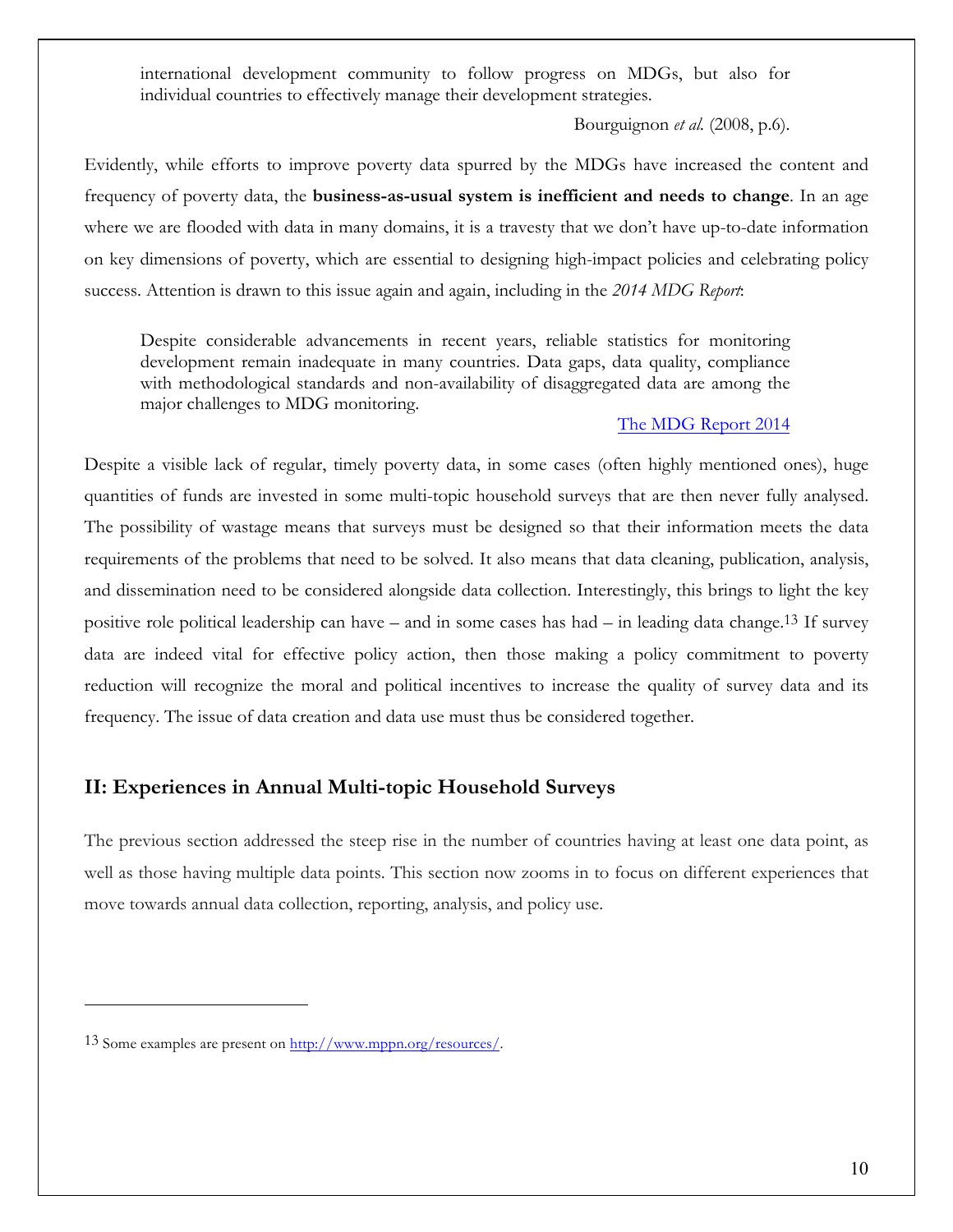#### **A. National Surveys**

1

Many countries have frequent household survey instruments in place for some core indicators of human poverty.14 However there does not seem to be a publicly accessible and complete record of these surveys internationally.15 Yet despite the perception that annual or biennial data are very rare, we have encountered quite a range of such experiences.

A few countries update a wide range of poverty data regularly. For example, Colombia updates *both* income and multidimensional poverty data and statistics annually and Mexico does so every two years. The EU-SILC surveys, described more fully below, provide annual official updates of the EU-2020 poverty and social exclusion indicators – including quasi-joblessness, material deprivation, and being at-risk-of (relative) income poverty – for over 30 countries.

More commonly, annual surveys either primarily collect monetary poverty data or primarily cover some dimensions of poverty but do not include detailed income or consumption and expenditure modules. For example India's National Sample Survey (NSS) provides annual updates of consumption poverty, with a large round for greater disaggregation roughly every five years. Pakistan's Social and Living Standard Measurement Survey (PSLM) fields annual surveys, alternating between two surveys and between districtand province-level disaggregation potentials.

Some countries have moved to higher-than-annual frequency: Indonesia's National Socioeconomic Survey (SUSENAS) collects consumption poverty data every quarter and releases poverty statistics twice per year. Ecuador has a multi-topic survey that provides three nationally representative statistical updates per year and at lower levels of disaggregation annually.

These are but a sample of surveys as, of course, other institutions and researchers also have rich data sources. For example South Africa's NIDS (National Income Dynamics Survey) is not an official national survey but still provides panel data roughly every two years. Box 1 presents an incomplete list of annual surveys that are implemented by national statistics offices. It covers 60 countries and surely excludes some existing experiences.

<sup>14</sup> In a linked paper with Emma Samman (2014), we list in Appendix 2 a set of "core indicators of human poverty," which would come from household survey data, in health and nutrition, education, living standard, work, and violence.

<sup>15</sup> For example, in World Development Indicators, a total of 42 countries, both developed and developing, published income poverty data for at least five consecutive years between 2002 and 2012 – but in some cases these published figures are extrapolations, and other countries that have annual data are not included.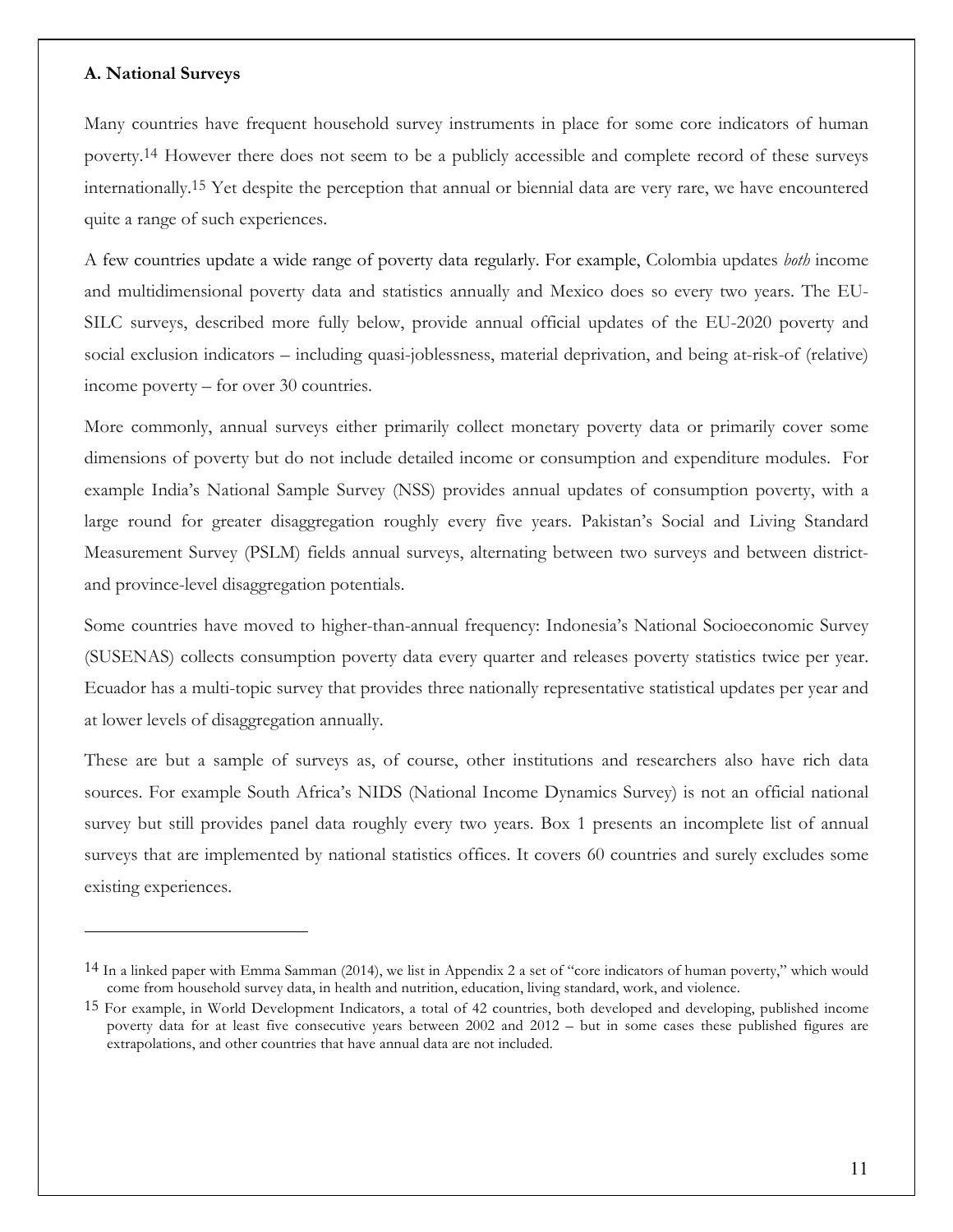This list does not exhaust relevant cases, however, even if the period is extended slightly. A number of countries field surveys every two years rather than annually. In addition to Mexico these include Vietnam's Household Living Standard Survey, Nicaragua's Encuesta Nacional de Hogares sobre Medición de Nivel de Vida, Thailand's Household Socio-Economic Survey, and Malaysia's Household Income and Basic Amenities survey, which is fielded twice in five years.

#### **Box 1. 60 Annual Household Surveys<sup>16</sup>**

- 1. Argentina (EPH-C)
- 2. Armenia (Household's Integrated Living Conditions Survey)
- 3. Austria (EU-SILC)
- 4. Belgium (EU-SILC)
- 5. Bolivia (Encuesta de Hogares)
- 6. Brazil (Continuous PNAD)
- 7. Bulgaria (EU-SILC)
- 8. Cambodia (Cambodian Socio-Economic Survey - CSES)
- 9. Colombia (Gran Encuesta Integrada de Hogares)
- 10. Costa Rica (Encuesta Nacional de Hogares – previously Encuesta de Hogares de Propósitos Múltiples)
- 11. Croatia (EU-SILC)
- 12. Cyprus (EU-SILC)
- 13. Czech Republic (EU-SILC)
- 14. Denmark (EU-SILC)
- 15. Dominican Rep (Encuesta Nacional de Fuerza de Trabajo)
- 16. Ecuador (Encuesta de Calidad de Vida)
- 17. El Salvador (Encuesta de Hogares de Propósitos Múltiples)
- 18. Estonia (EU-SILC)
- 19. Finland (EU-SILC)
- 20. France (EU-SILC)
- 21. Germany (EU-SILC)
- 22. Greece (EU-SILC)
- 23. Honduras (Encuesta Permanente de Hogares de Propósitos Múltiples)
- 24. Hungary (EU-SILC)
- 25. Iceland (EU-SILC)
- 26. India (National Sample Survey)
- 27. Indonesia (SUSENAS)
- 28. Ireland (EU-SILC)
- 29. Italy (EU-SILC)

<u>.</u>

- 43. Panama (Encuesta de Hogares EH)
- 44. Paraguay (Encuesta Permanente de Hogares - EPH)
- 45. Peru (Encuesta Nacional de Hogares ENAHO)
- 46. Philippines (Annual Poverty Indicators Survey - APIS, alternating with Family Income and Expenditure Survey - FIES)
- 47. Poland (EU-SILC)
- 48. Portugal (EU-SILC)
- 49. Romania (EU-SILC)
- 50. Slovakia (EU-SILC)
- 51. Slovenia (EU-SILC)
- 52. South Africa (General Household Survey GHS, Labour Force Survey)
- 53. Spain (EU-SILC)
- 54. Sweden (EU-SILC)
- 55. Switzerland (EU-SILC)
- 56. Turkey (EU-SILC, annual Household Budget Survey - HBS)
- 57. United Kingdom (EU-SILC)
- 58. Uruguay (Encuesta Continua de Hogares ECH)
- 59. Venezuela (Encuesta de Hogares Por Muestreo - EHM)
- 60. West Bank and Gaza (Expenditure and Consumption Survey)

16 There are a greater number of annual or more-than-annual labour force surveys than are listed.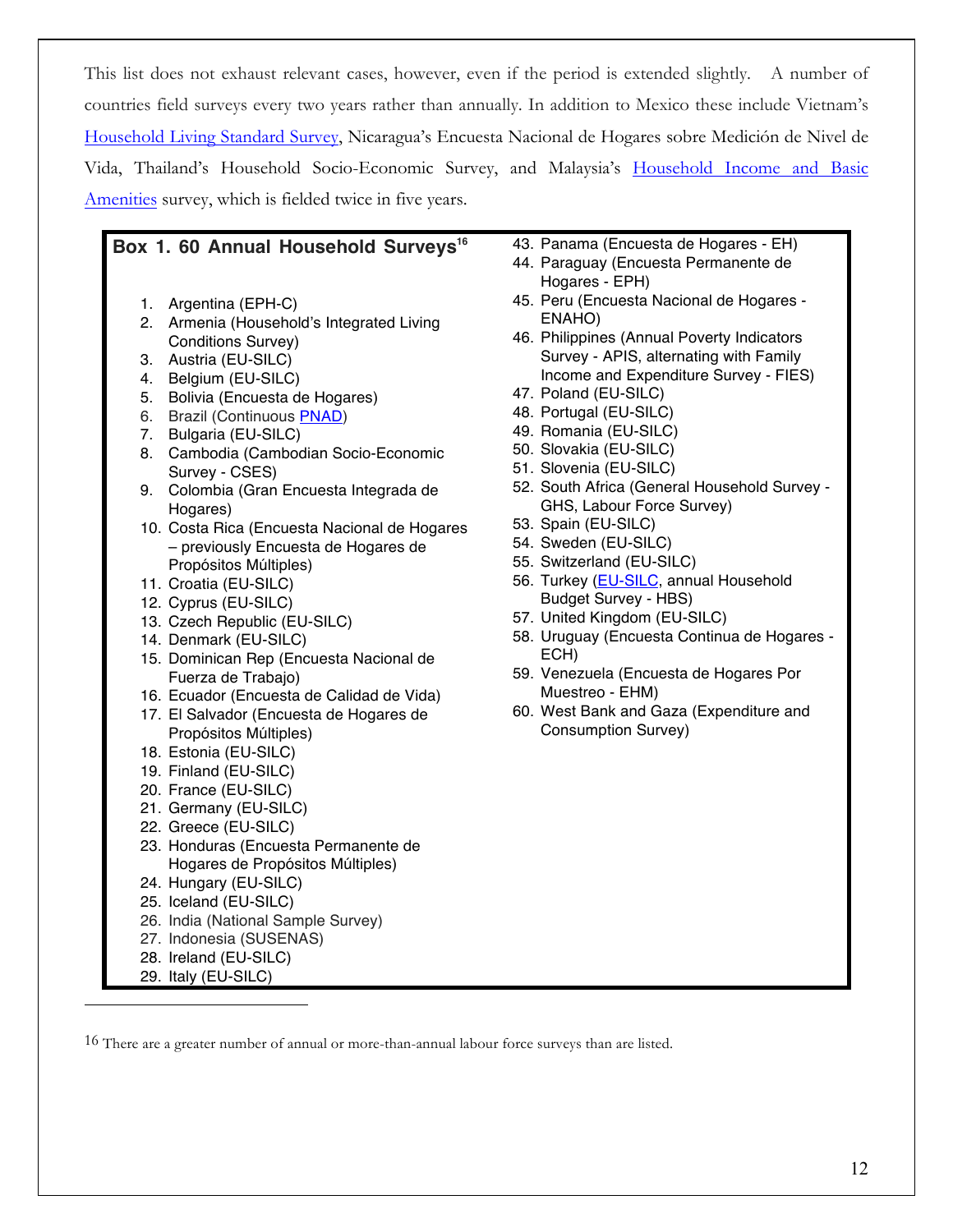

#### **Β. Continuous National Household Sample Surveys**

A challenge of data collection is that not all indicators require annual updates. Certain indicators change slowly and so require updating only every three to five years. Some indicators require a long and detailed questionnaire or a different sample design to focus on a particular subgroup – but if such data are available occasionally, estimates can be computed based on variables available in shorter interim surveys (as the World Bank's Survey of Welfare via Instant Frequent Tracking, explained below, is attempting for income poverty). There are also varying needs for disaggregated data. For these reasons, if management capabilities are sufficiently strong, the ideal institutional arrangement for high-frequency data is the 'continuous' national household sample survey, which may have a core module of high-frequency indicators and rotating modules according to the specific indicator needs. They may also schedule regular but distinct surveys (labour force, for example).

Indonesia, Ecuador, and others countries, including Brazil,17 have what can be called 'continuous household surveys' in that the survey teams are in the field more or less continuously with different surveys and modules. When management capacity is adequate, data quality and availability increases in a way that is costsaving and coordinated. Different surveys are drawn from a master sample, can normally be aggregated for more in-depth disaggregation, and may have a panel element. In addition to these continuous national household surveys there is also a 'continuous DHS' – which has been implemented in Peru and in Senegal.

<sup>17</sup> Brazil's PNAD has become a continuous national household sample survey: http://www.ibge.gov.br/english/estatistica/indicadores/trabalhoerendimento/pnad\_continua/.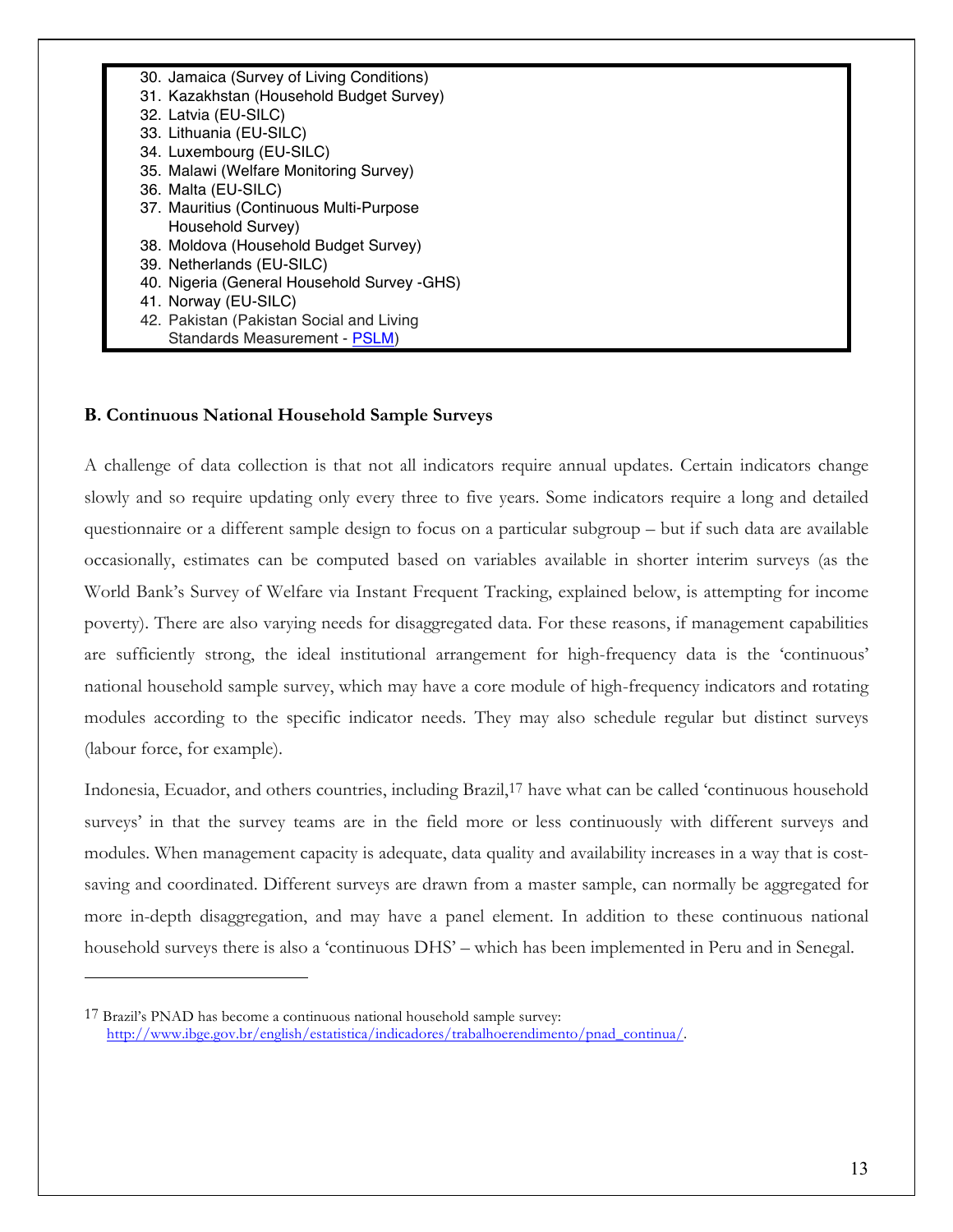While annual updates of poverty figures are not yet the norm, these examples demonstrate their feasibility. In addition, evidence from the recent financial crisis suggests that these high-frequency surveys were "a good means of gauging the expenditure impacts of shocks and even some of the specific coping mechanisms involved" (Headey and Ecker 2013, p. 332). However the national surveys mentioned above are not comparable to one another. Furthermore, they focus primarily on consumption/expenditure or income data, and omit most of the other core indicators of human poverty. We turn now to various initiatives to generate internationally comparable and annual data on these other aspects of poverty.

#### **C. Internationally Comparable Short Surveys**

The Demographic and Health Surveys and Multiple Indicator Cluster Surveys have increased in prominence due to their quality and comparability, their free public availability, as well as the match between these surveys and key MDG indicators. Yet because the DHS and MICS are fielded every three to five years, and their cleaning and standardization requires some time, they are not appropriate for annual reporting.

This fact has been overtly recognised and acknowledged by these institutions, which have explored various responses. Their responses are relevant to present discussions. For example, due to the length of the DHS, the DHS office set up the **Key Indicator Survey (KIS)**18 whose purpose was to monitor key health and population indicators at a lower level of disaggregation, e.g., districts. KIS questionnaires are "designed to be short and relatively simple, but also to be able to produce indicators comparable to those from a nationally representative …DHS." KIS topics cover family planning, maternal health, child health, HIV/AIDS, and infectious diseases. Their design and content are highly relevant to certain proposed SDG indicators – but they were never fielded. The reason they were never fielded is the current dearth of data means that a survey is a rare enough event that when it occurs, many things are to be measured. Thus the lack of adoption of KIS could indicate a hunger for data, which is positive – but also the uptake of shorter surveys could expand if data collection were more regular overall. The KIS questionnaire and design thus remain a potential resource for this conversation to re-engage.

#### **The 20 indicators of KIS**:

- 1. Total fertility rate
- 2. Contraceptive prevalence rate
- 3. Birth spacing

<u>.</u>

- 8. Institutional deliveries
- 9. Childhood immunization coverage

15.Drinking water treatment 16.Higher risk sex 17.Condom use at higher risk sex

18 The KIS website (http://dhsprogram.com/What-We-Do/Survey-Types/KIS.cfm) contains the survey modules.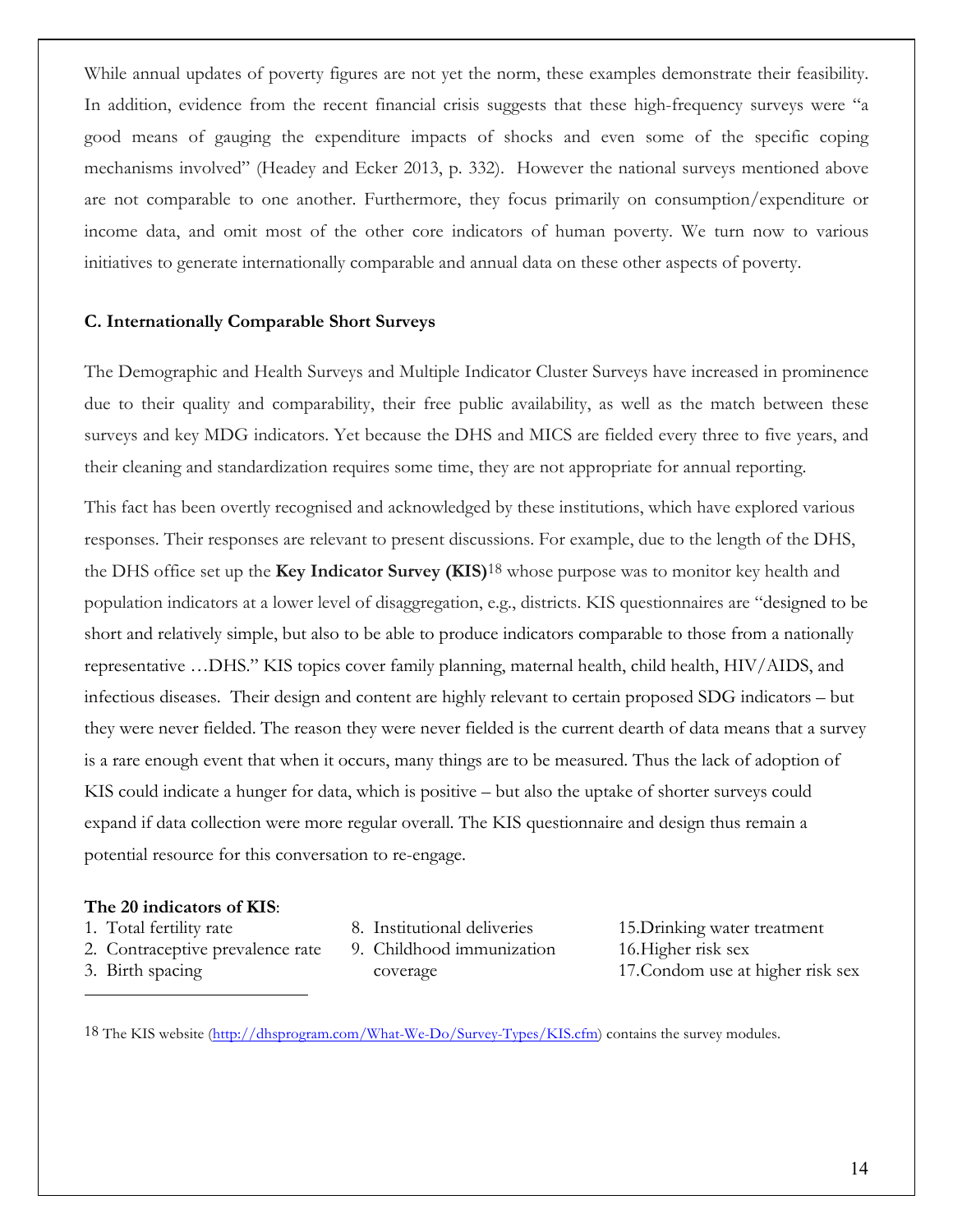- 4. Births to young mothers
- 5. High parity births
- 6. Skilled delivery assistance
- 7. Antenatal care

10.ORT use 11.Sanitary practices 12.Vitamin A supplementation 13.Underweight prevalence 14.Exclusive breastfeeding

18.Youth sexual behavior 19.Household availability of insecticide-treated nets 20. Use of insecticide-treated nets

DHS also set up **Interim DHS**, which "focus on the collection of information on key performance monitoring indicators." Designed to be nationally representative using smaller sample sizes than most DHS, Interim DHS are shorter and conducted between DHS rounds. The Interim DHS surveys have only been fielded in Egypt, Guatemala, Jordan, and Rwanda, but, again, did not have an enthusiastic take-up. However, like KIS, the survey and sample design issues are available and can enrich present discussions.

The **Core Welfare Indicators Questionnaire (CWIQ)** was developed at the World Bank in late 1990s to collect data on the access, usage, and quality of services more frequently than LSMS.19 The core module took roughly 40 minutes, including anthropometry. Each household cost \$54 in the pilot test reducing to \$30 in the full survey. Mechanisms to foster data quality included enumerator training and rapid feedback from the questionnaires, which were machine-read – reducing data entry time and improving accuracy. Timeliness of data and reporting was also stressed, with results being available six to eight weeks from the end of the fieldwork. Although designed as a stand-alone survey, in many cases, the CWIQ came to be fielded together with a household budget survey or other module, thus losing its quickness but gaining complementary data. As in the case of KIS, the temporary expansion of CWIQ is not necessarily a negative finding, given the current infrequency of data collection.

These examples – KIS, I-DHS, and CWIQ – draw attention to the need to understand fully the 'demand' for and 'inhibitions' to shortened surveys before embarking too far down this road. However, they also offer a set of resources on potential questionnaire design and content for consideration in light of the SDGs.

19 The basic website is

http://web.worldbank.org/wbsite/external/countries/africaext/extpubrep/extstatinafr/0,,contentMDK:21104598~menuPK :3091968~pagePK:64168445~piPK:64168309~theSitePK:824043,00.html; See also http://www.afdb.org/fileadmin/uploads/afdb/Documents/Publications/African.Statistical.Journal\_Vol3\_2.Articles\_8.Exper iencesApplicationCoreWelfareIndicatorQuestionnaireCWIQ.pdf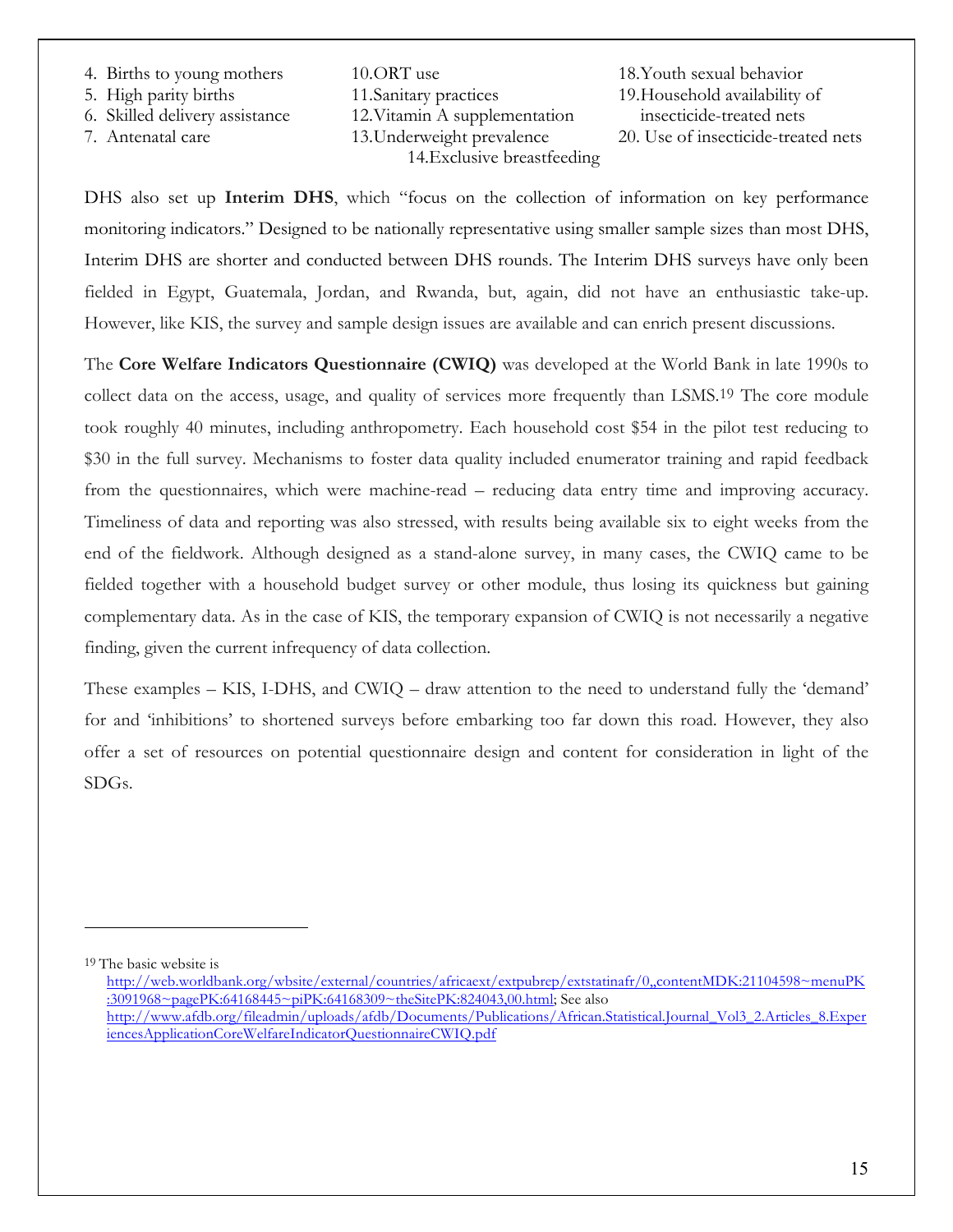#### **D. Regional Annual Surveys with Harmonised Indicator Definitions**

The examples above did not address the difficult question of the comparability of survey data across countries. The trade-off between greater national accuracy and comparability over time (with previous surveys) and greater international comparability are well known. What may not be so well known are the positive examples of annual or biennial surveys that are fielded by national survey offices (NSOs) and do include a core of comparable questions.

A noteworthy and rich example for the SDG discussions are the Mejoramiento de las Encuestas de Hogares y la Medición de Condiciones de Vida (MECOVI) surveys in Latin America, which have developed harmonised data on 24 Latin American and Caribbean countries for the analysis of poverty and inequality. In many, but not all, countries, new surveys are fielded annually.<sup>20</sup> Launched in 1996 and ongoing to this day, MECOVI sought to increase the capacity of the national statistical systems, whilst providing timely and comparable data on key economic, social, and living standards indicators. In partnership with the World Bank IBRD and the Comisión Económica para América Latina (CEPAL), a University of La Plata research centre called CEDLAS provides support in harmonisation and comparative analysis, including preparation of the Socio-Economic Database for Latin America and the Caribbean (SEDLAC). This database also (like OPHI's database on the MPI, but focused on this region) provides data and also includes maps with subnational details of key indicators. This programme is longstanding and thoroughly evaluated, thus providing a rich resource for present conversations.

Another relevant example to scrutinise is that of the European Union Statistics on Income and Living Conditions (EU-SILC). EU-SILC publishes **annual** timely and comparable cross-sectional and longitudinal multidimensional microdata on income poverty, social exclusion, and living conditions – now for over 30 countries.21 Anchored in the European Statistical System, the EU-SILC project started in 2003 and is ongoing. It may be of interest for the SDG monitoring options because EU-SILC data have been used since 2010 to monitor poverty and social exclusion in the EU towards a target: "A headline poverty target on

<sup>20</sup> Details by country are available on: http://sedlac.econo.unlp.edu.ar/eng/statistics-detalle.php?idE=28

<sup>21</sup> EU-SILC data for 31 countries was available annually for seven consecutive years between 2006 and 2012. These are Austria, Belgium, Bulgaria, Croatia, Cyprus, the Czech Republic, Denmark, Estonia, Finland, France, Germany, Greece, Hungary, Iceland, Ireland, Italy, Latvia, Lithuania, Luxembourg, Malta, Netherlands, Norway, Poland, Portugal, Romania, Slovakia, Slovenia, Spain, Sweden, Switzerland, and the United Kingdom.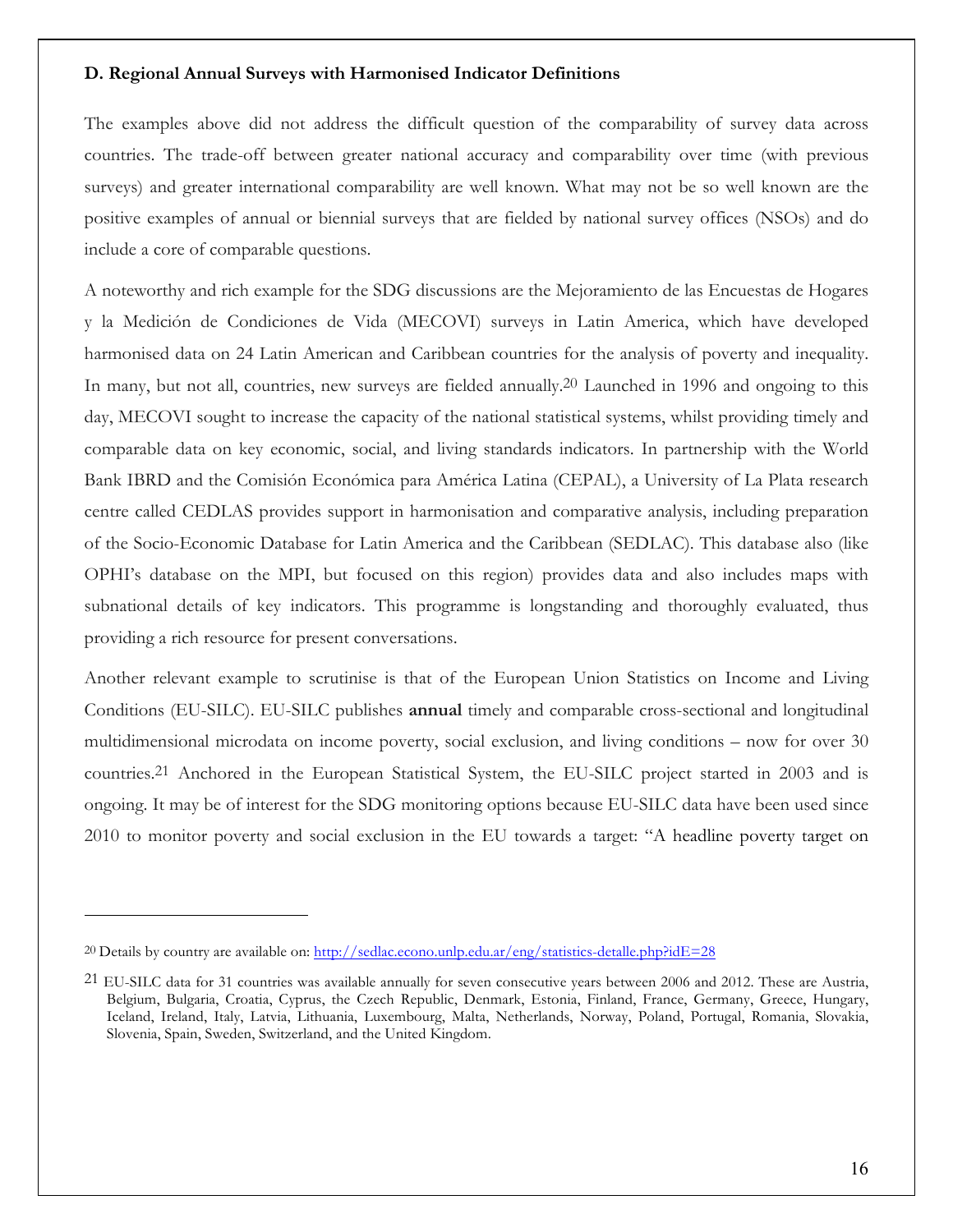reducing by 20 million in 2020 the number of people under poverty and social exclusion has been defined based on the EU-SILC instrument."22

The EU-SILC is replete with interesting lessons. For example many surveys are only representative at the national level, but some sample sizes are much larger. Certain questions (e.g., levels of education, selfreported health status) may still be difficult to compare across countries – an issue that future surveys may address (Alkire, Apablaza, and Jung 2014). Also, the use of registry data alongside survey data has been explored in the EU-SILC project, and studies have shown both the potential and significant difficulties of registry data for poverty monitoring.

One key feature of the EU-SILC process, which could be of tremendous relevance to the SDGs, was the **open method of coordination**. This method balanced national priorities with progressive harmonisation of data and targets.

The open method of coordination, which is designed to help member states progressively to develop their own policies, involves fixing guidelines for the Union, establishing quantitative and qualitative indicators to be applied in each member state and periodic monitoring.

(Atkinson *et al.* 2002, 1–5).

It may be that for the SDGs, some degree of harmonisation across indicators could be advanced in a similar process, at least for some regional or other country groupings. In any case, given the challenges arising from the MDGs' more top-down measurement agenda, familiarity with alternative processes of data harmonisation could be useful.

#### **E. New Technologies: Supporting Data and Transparency**

The initiatives reviewed thus far build on tried and tested survey methodologies. In some cases, newer technologies are in use, but by no means in all. But new technology has made it possible to extend the reach and speed up the availability of the data, creating a veritable 'revolution' indeed. Longer treatments of these technologies with additional examples are collected in a very useful Paris21 Review paper *Knowing in Time*  (Prydz 2014). Here we focus mainly upon the use of new technologies to facilitate data entry, uploading, analysis, and visualization. However it should be noted that some important changes to the consent form

<sup>22</sup> http://epp.eurostat.ec.europa.eu/portal/page/portal/microdata/eu\_silc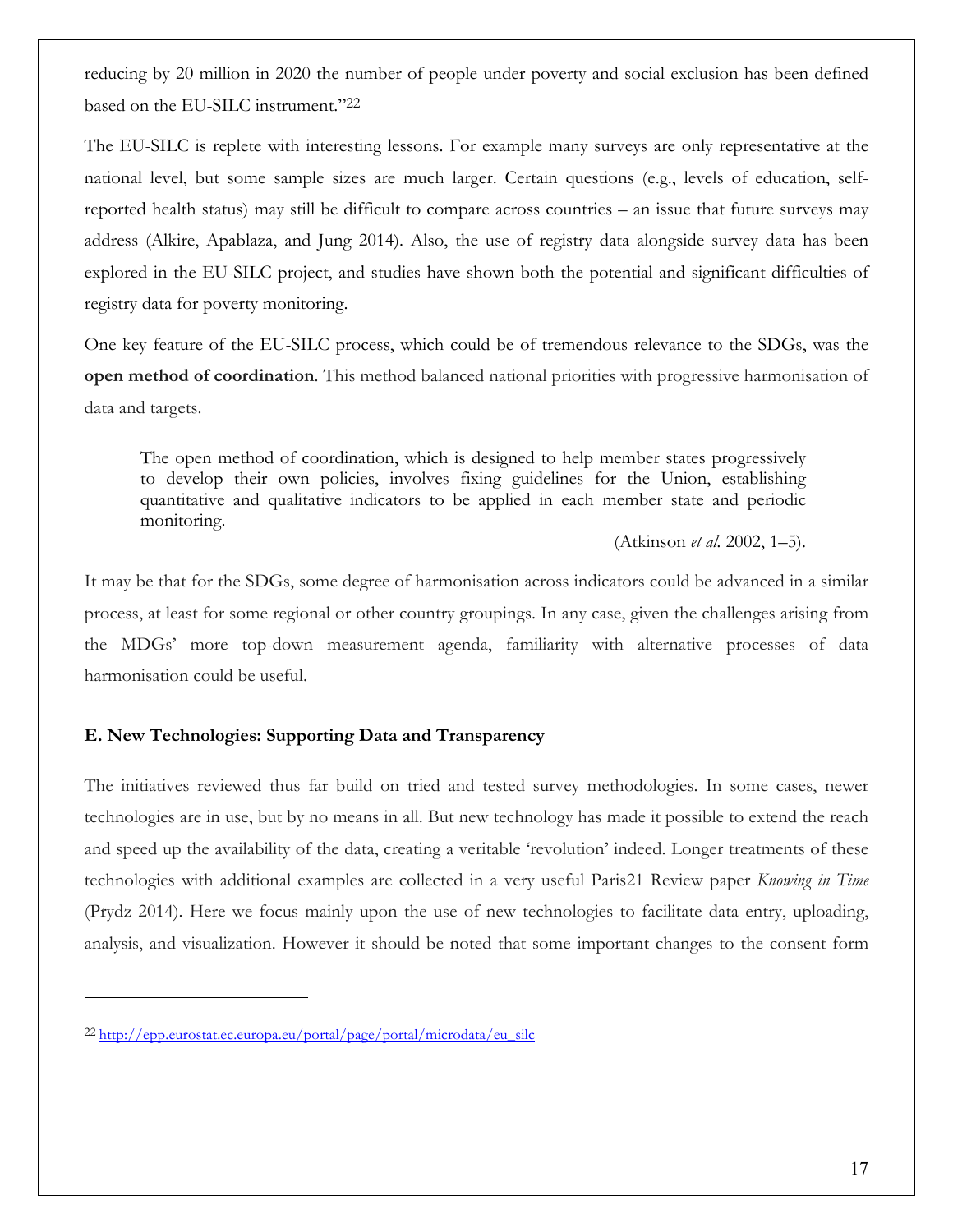and survey – for example retaining the cell phone numbers of respondents for a given set of months – could facilitate monitoring in case of a shock or disaster by re-contacting respondents with a mini-panel questionnaire to ascertain changes in status.

The other bottleneck that these new initiatives are addressing is survey length. In particular, a standard consumption/expenditure module provides a wealth of information on topics, including consumption patterns, dietary diversity, the percentage of income spent on various items, and inequality and distributional issues. However interim annual income and expenditure surveys may be used primarily to determine whether or not an individual is income poor. Therefore, shorter modules and other methods to obtain this poverty status – leaving time and space in surveys to address other core indicators of the SDGs – are under investigation.

In terms of **promptness and availability,** survey programmes have made some important advances, particularly given the more widespread use of Computer-Assisted Personal Interviewing (CAPI) and cloudbased technology. CAPI, developed by the World Bank, has a number of features that bolster efficiency and accuracy. The immediate transfer of data to central offices permits their immediate analysis. Moreover, such technology is linked with fewer coding errors (as the programme can query errors), enables last-minute updates or corrections to questionnaires, permits dynamic questionnaires (e.g., that enable experiments or asking particular questions based on previous responses), lets respondents answer sensitive questions directly without being witnessed, and enables more efficient enumerator management.<sup>23</sup>

A signally relevant and rich potential instrument that is also under development at the World Bank is called the Survey of Welfare via Instant Frequent Tracking (SWIFT). Using a projection method (Lanjouw et al.), SWIFT imputes poverty and inequality indicators using models that are calibrated using a country's previous LSMS or Household Budget Survey (HBS) and implemented using core non-monetary indicators. SWIFT has also proposed including directly the indicators required for a post-2015 MPI (multidimensional poverty index) and questions on subjective wellbeing (OECD) and consumer sentiment (Eurostat). SWIFT is also taking advantage of CAPI and cloud-based technology to enable the efficient and timely collection, transfer, analysis, and release of data.

23 http://bit.ly/18zFbCM.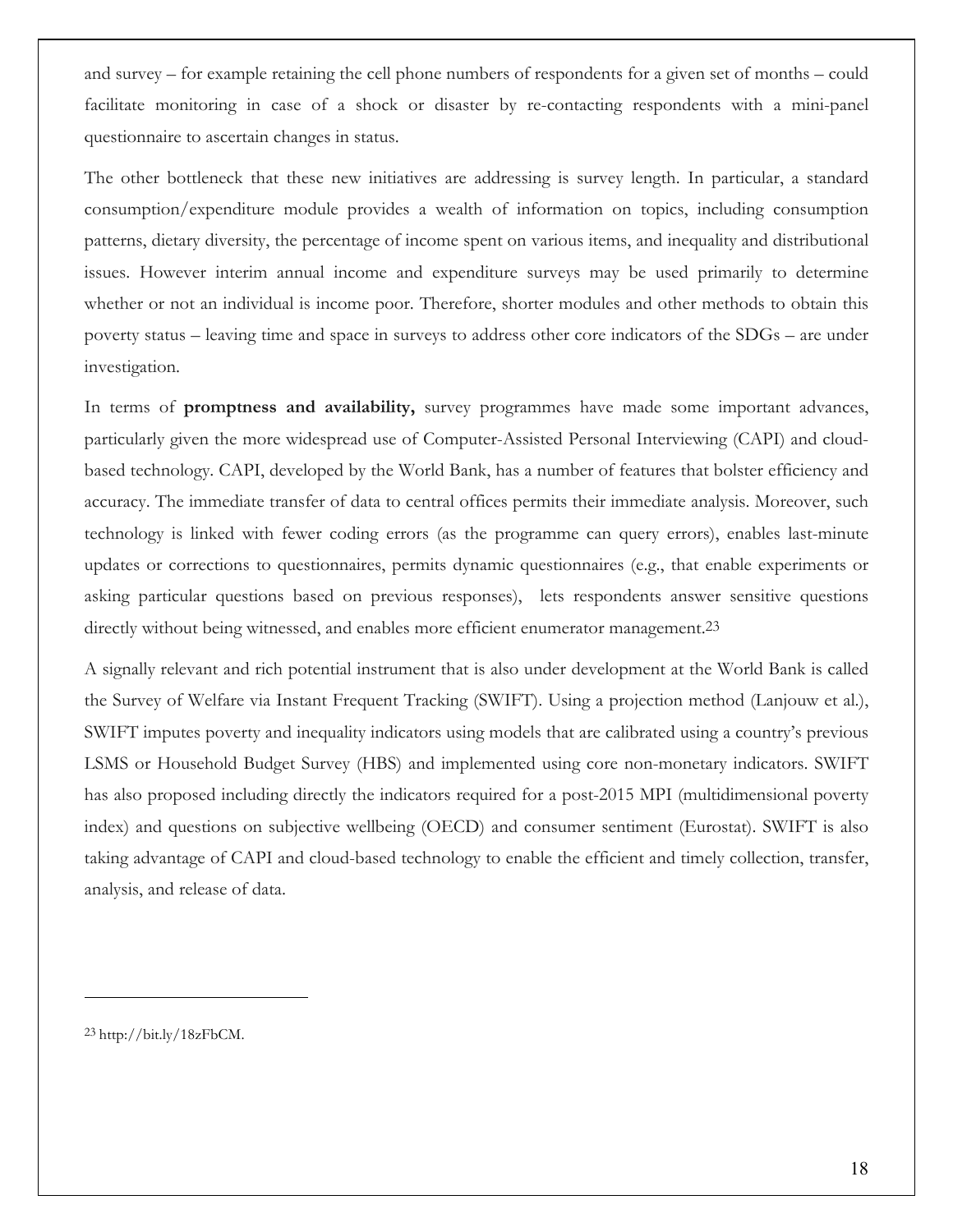Other cutting-edge and serious experiments are being undertaken using mobile phones as the medium for a series of questions on different aspects of wellbeing (Croke et al. 2012).<sup>24</sup> Driven by the same needs as those that motivate the move towards annualized household survey data collection, these forays into 'highfrequency' survey data are quite certain to strengthen if not transform SDG data collection considerably over the coming decade.

Other data collection methods using new technologies explore how to involve the 'respondents' more actively in both the data collection and its analysis, so that they – as well as other institutions – can be lead agents of poverty reduction. For example, **Paraguay's Poverty Spotlight** features similar technologies – having devised a 20-minute visual survey methodology that enables people who are poor to create innovative maps showing the dimensions in which they are poor by using stoplight colours (red, yellow, green), photographs, using electronic tablets with simple software.

A final note concerns the **promptness and availability** of the SDG indicators' publication and construction. Often there is a great silence after data collection has closed before the data are released – a gap the CAPI-cloud technology could shrink. Yet there is a second delay before the release of official statistics based on those data. Again, some pioneering examples are worth considering. **Mexico**'s lead institution on poverty measurement and monitoring, CONEVAL, obtains the data from ENIGH (Encuesta Nacional de Ingresos y Gastos de los Hogares). By their own presentations, they claim to prepare the official multidimensional poverty statistics (which include income poverty), nationally and by state, two weeks after receiving the cleaned data.25 Not only that, but without great delay the programmes used for calculating poverty are made publically available in Stata, SPSS and R languages, together with a technical note, on the CONEVAL website.26 Thus academics and technicians can run the programme on the microdata set (which is also publicly available) to understand, verify the national poverty estimations, and to study and further analyse them.

<sup>24</sup> See also their briefing note on http://siteresources.worldbank.org/EXTPREMNET/Resources/EP102.pdf.

<sup>25</sup> Presentation by CONEVAL, Salamanca, 2013; confirmed by personal conversation with Gonzalo Hernandez Licona, President of CONEVAL.

<sup>26</sup> http://www.coneval.gob.mx/Medicion/Paginas/Medici%C3%B3n/Programas-de-Calculo.aspx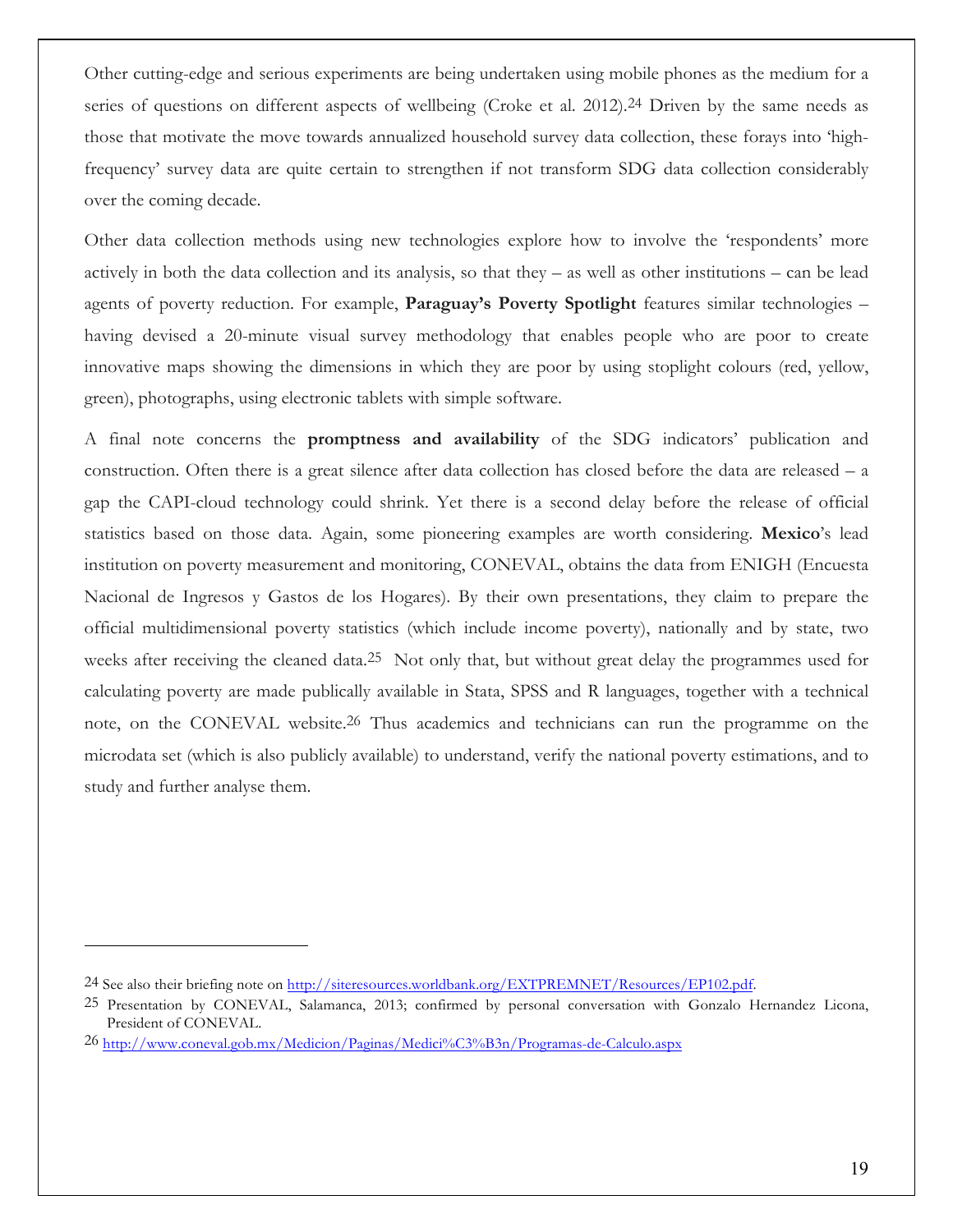#### **III. A Concrete Proposal: A 'Core' Survey Instrument**

These examples serve to suggest that a short, powerful survey focused on a reduced sample and key indicators could enable collecting data on core indicators of human poverty efficiently and frequently. To ensure both comparability and national specificity, a brief, multi-topic survey could include indicators on the key poverty-related goals identified by the post-2015 development discussions and allow space for nationally chosen questions. The survey could be conducted using different institutional arrangements to match different contexts, with different statistical aspirations, capacities, and ownership profiles. It could therefore provide a rigorous way of obtaining disaggregated data on core issues, particularly those that are subject to frequent change, and could potentially incorporate rotating modules that focus on particular topics.

This new survey instrument must be short, powerful and selective so it can be conducted frequently  $-$  i.e., every year. Its core internationally comparable questionnaire should take no more than 45–60 minutes to complete per household. The sample surveyed should be representative of the key regions or social groups, and should provide household-level and gendered data. A country might decide to append additional questions that reflect national priorities and the cultural, climactic, and institutional context, as well as participatory inputs on poverty priorities and characteristics.

A core questionnaire should not cover all post-2015 targets. Some indicators may require specialised surveys; some may not require updating as frequently; some may be sourced from community, administrative, or census data; and some complex indicators may take too long to collect. Focus is essential. As the Italian proverb puts it, "Often she who does too much, does too little." Yet such a survey could yield poverty data that provide profound insights into the profile of disadvantages poor people experience and the impact of poverty reduction programmes, bolstering the design, targeting, and monitoring of future policy interventions. It is not the only tool required for a data revolution, but without such a tool, it is hard to envisage lasting change.

The sample design and survey modules proposed by the Multidimensional Poverty Peer Network (MPPN 2014) provide one concrete option of such a survey instrument. Developed and revised based on the leading survey instruments, and with input from 30 governments and international institutions, the survey takes seriously the resources and time constraints and endeavours to produce a survey that is light in time, yet powerful in content. The survey design permits gendered data and the short instrument should facilitate the collection of data that can be disaggregated at different levels. The proposed survey instrument contains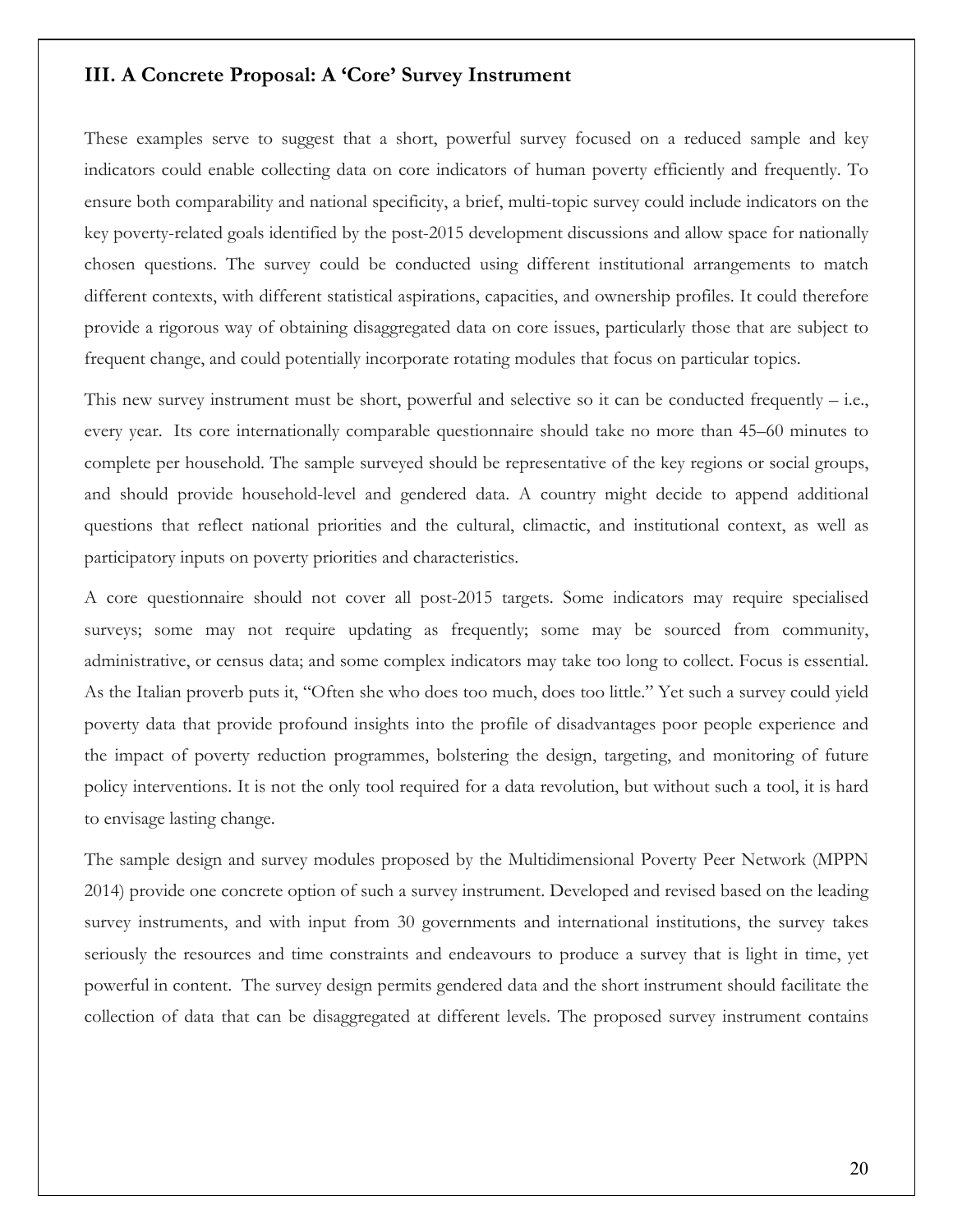variables which can be used to generate over 30 indicators, which fall into 12 of the SDG goals in the current framework. This could naturally be modified to reflect the final core indicators of human poverty in the SDGs and other agreements that emerge during the process.

#### **Conclusion**

The move to annual reporting of the SDGs is a serious proposition, replete with challenges. There are likely to be shortfalls from the ideal. Yet observing that 60 countries already update data annually, we believe annual updating of a small core set of appropriate poverty-related indicators is feasible for many countries and that two- to three-year updates of core indicators are feasible for nearly all countries. A definitive move towards annual reporting of good quality data with timely data publication and analysis would greatly increase the relevance of measures of poverty to 'managers' and policy makers, and these in turn would spark a virtuous cycle.

Because of serious and legitimate concerns regarding the realism of increasing data frequency whilst guarding or also increasing data quality, this paper has reviewed a set of national and international experiences. We observed that many countries, rather un-noticed, already have annual surveys of some type – and named 60 of them. Most but not all of these are upper middle and high income countries. We observed that the 'gold standard' appears to be continuous household surveys, which offers the flexibility to update indicators when warranted, decreases issues of seasonality (by fielding over 12 months), and may be more cost effective.

We also observed the challenges faced by international survey initiatives and the resources already developed for rapid surveys. The hesitant uptake of short surveys points to a sharp hunger for data – which we view to be a real but transitory issue that could subside if data frequency rose. We also reviewed positive examples of nationally implemented yet harmonized indicators – such as MECOVI and EU-SILC – that address the need for country ownership and comparability. A great deal can be learned from both initiatives, including the political process of harmonization, the governance roles of international and national bodies, the financing mechanisms, the ongoing role of technical support and a central and standardized data repository, and the challenges of quality, sample size, use of registry data, and panel components.

Moving beyond these to consider the timeliness of data and of non-income indicators, we presented the emerging SWIFT initiative and mobile phone high-frequency surveys in the World Bank. Aware of the need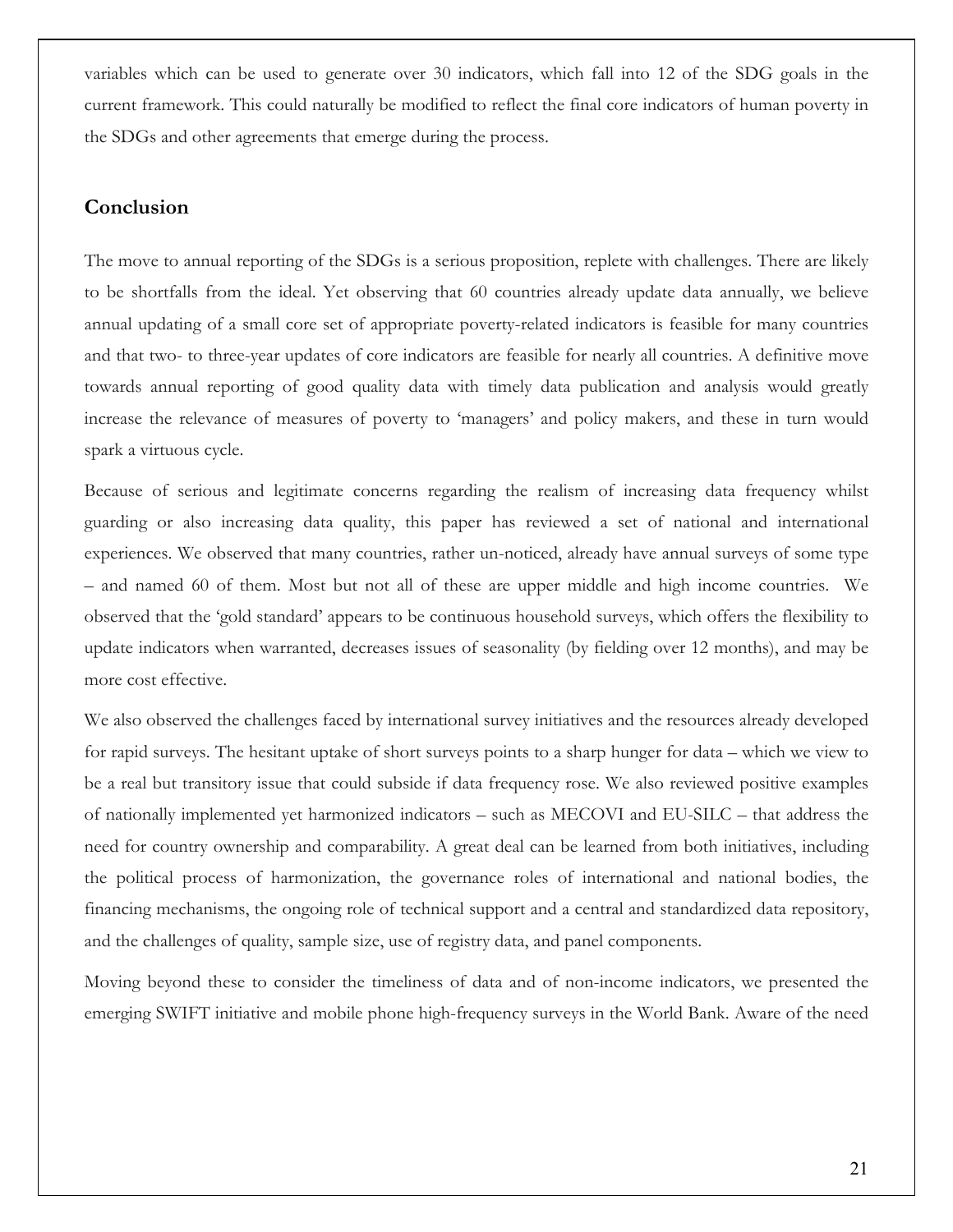to communicate poverty results so that they energise and motivate local communities as well as policy makers, we shared the Paraguayan Stoplight Survey. Finally, in the interests of encouraging transparency of analysis, we shared Mexico's leading example of posting the Stata/SPSS/R files used to compute both its income and multidimensional poverty index online, as well as generating official national poverty figures two weeks after data release.

Building upon these examples, we also drew attention to the MPPN survey, a serious but flexible proposal put forward by 25 developing countries and institutions that are members of the Network, which covers around 30 of the proposed SDG indicators falling into 12 of the proposed SDG Goals. This or an improved version of such a survey could catalyse data collection required for many of the core indicators of human poverty.

This paper skips over many additional vital topics upon which others have written, such as the sequencing of countries moving towards annual surveys and the important issue of how an increase in data frequency and accuracy can be used to strengthen national statistical systems. Despite these gaps we hope that the existing conversations, which must address these and other difficult questions, will be facilitated by the information shared here.